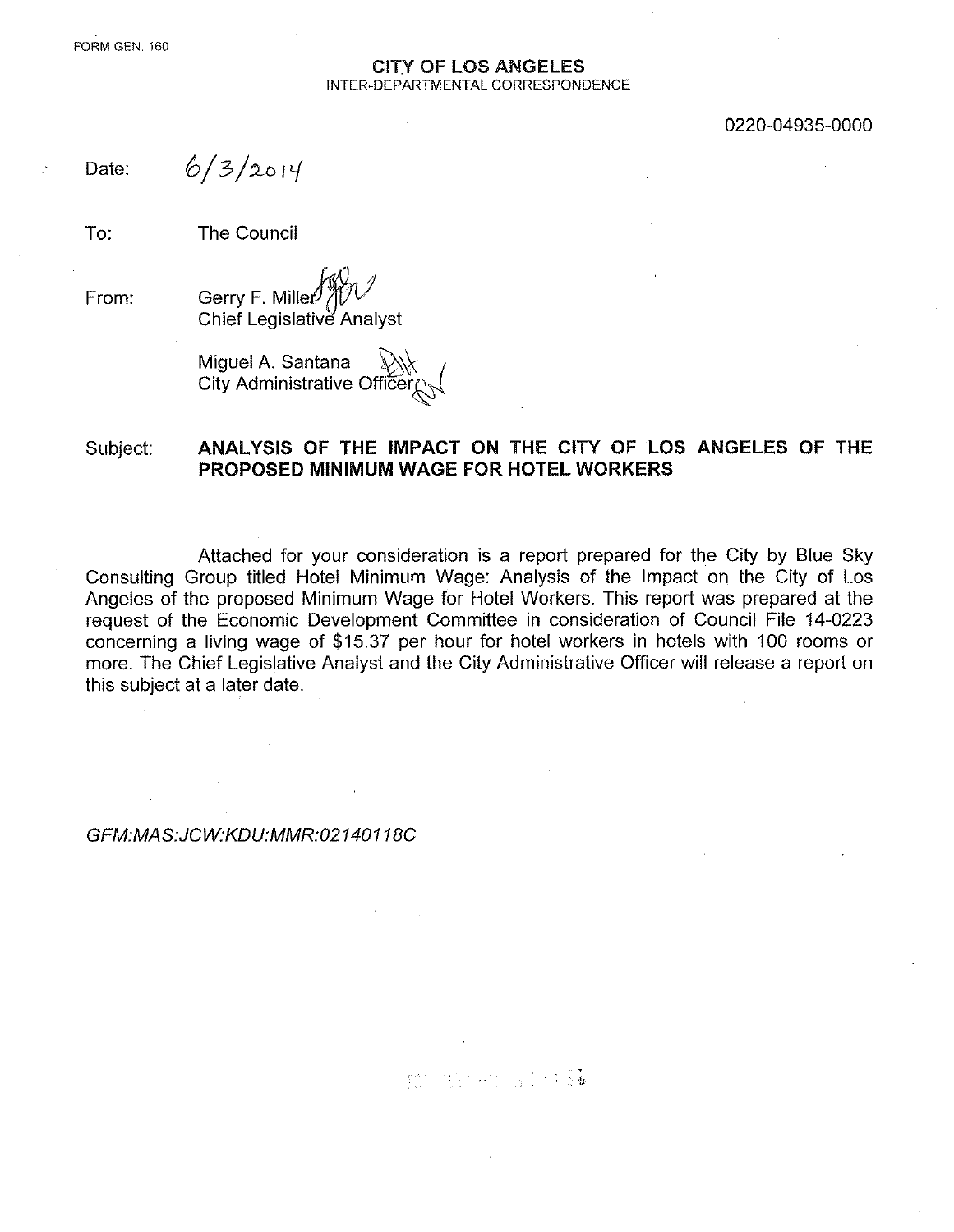

**CONSULTING GROUP** 

# Hotel Minimum Wage

Analysis of the Impact on the City of Los Angeles of the Proposed Minimum Wage for Hotel Workers

June 3,2014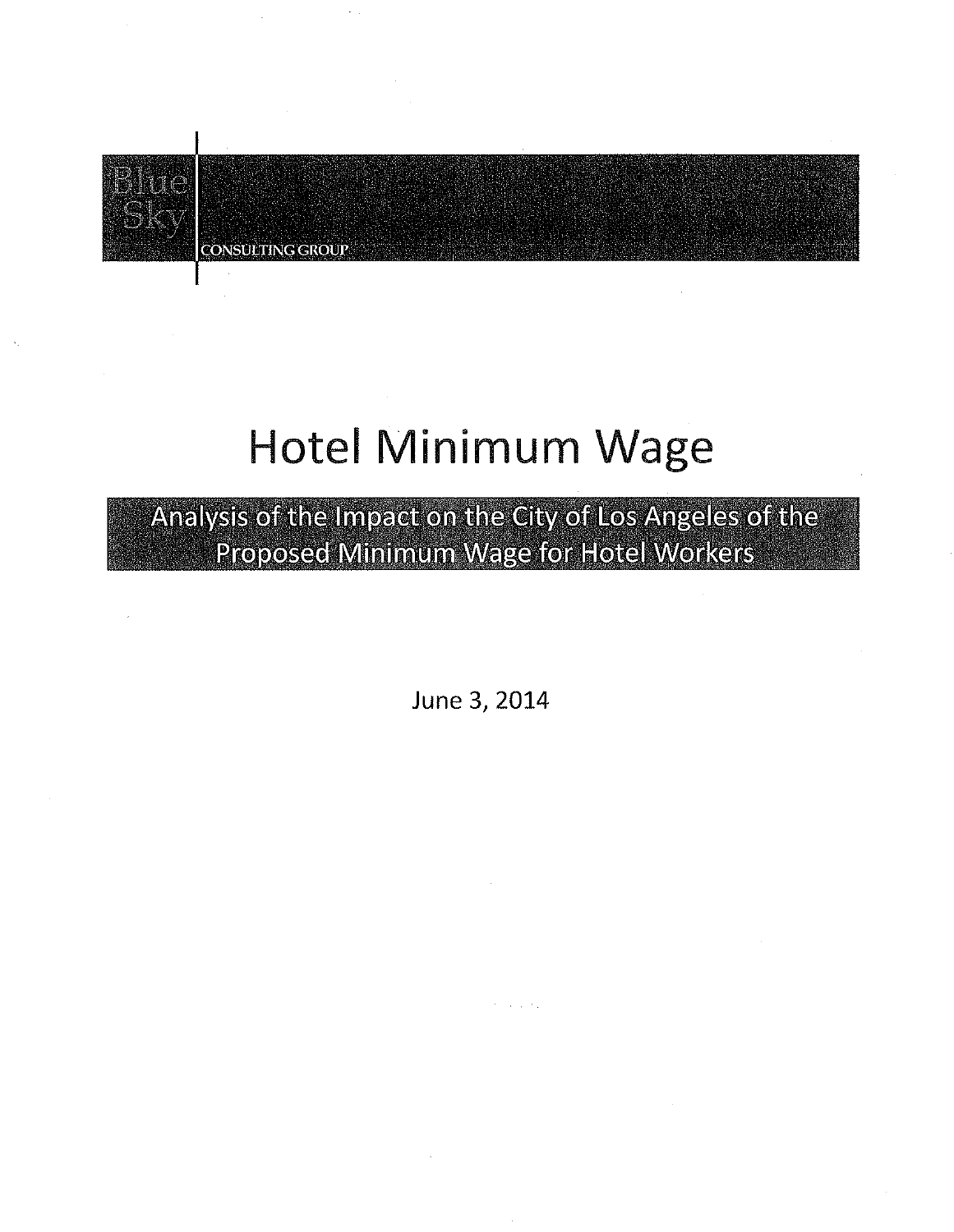# **Contents**

| <b>ECONOMIC EFFECTS OF RAISING THE MINIMUM WAGE FOR HOTEL WORKERS10</b> |
|-------------------------------------------------------------------------|
|                                                                         |
|                                                                         |
|                                                                         |
|                                                                         |
| CONCLUSION: INCREASE IN MINIMUM WAGE IMPLIES A TRADEOFF  14             |
|                                                                         |
| APPENDIX 1: REVIEW OF ECONOMIC ROUNDTABLE REPORTS 16                    |
|                                                                         |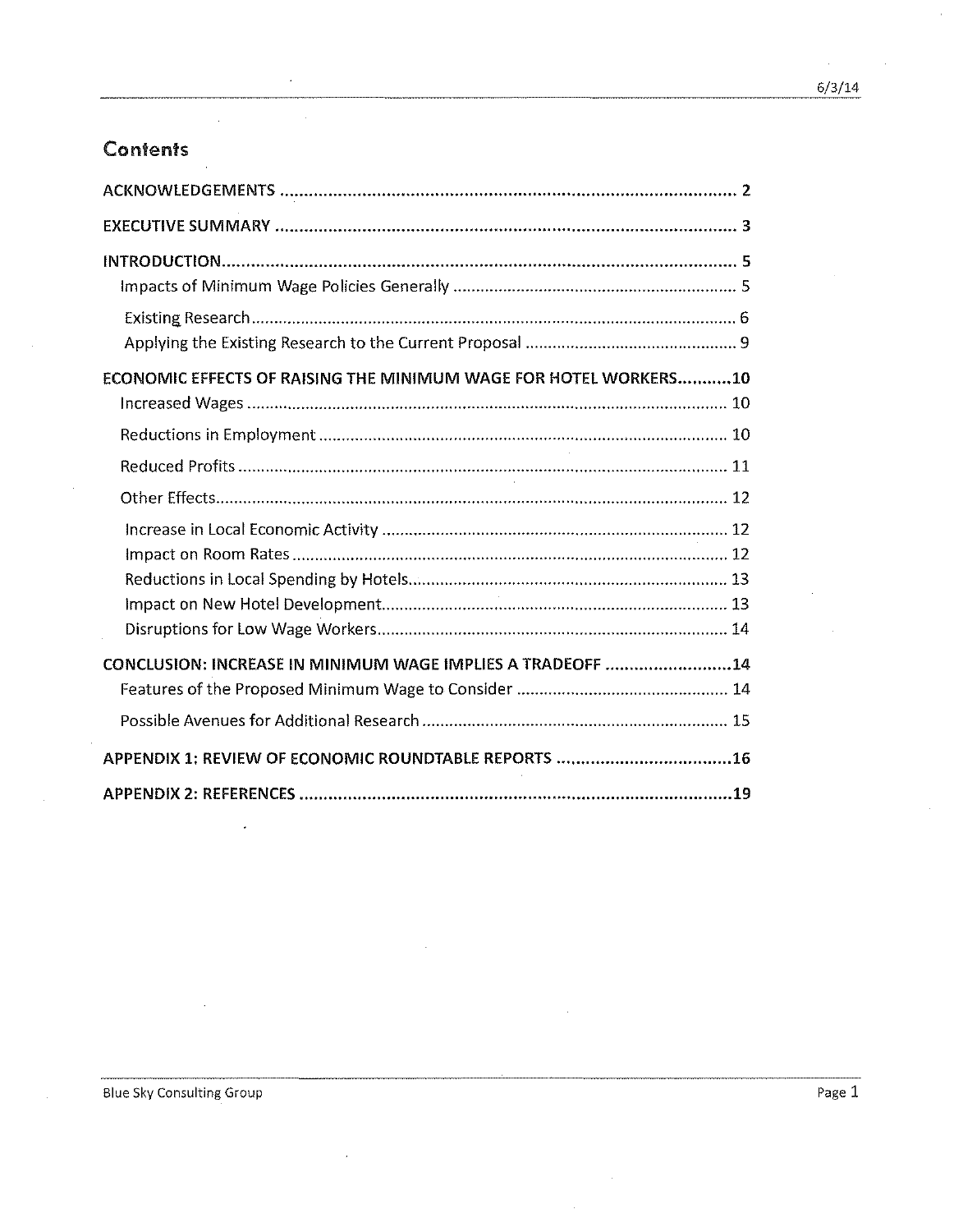# ACKNOWLEDGEMENTS

The report was prepared by Matthew Newman and Shawn Blosser on behalf of the City of Los Angeles Office of the Chief Legislative Analyst and the Office of Economic Analysis, which provided funding for the project. The analysis presented and the conclusions of this report are those of the authors.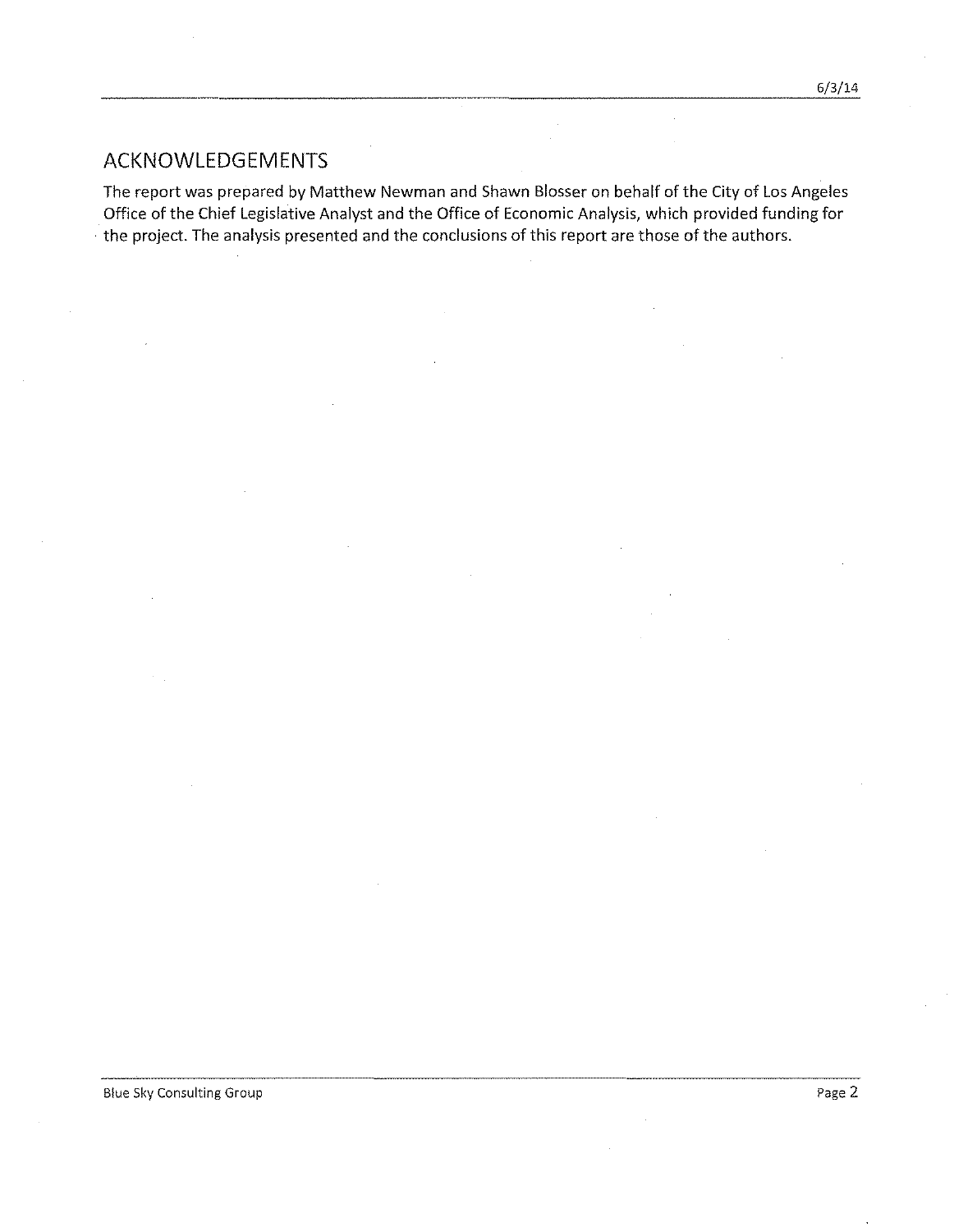### **EXECUTIVE SUMMARY**

This report presents an assessment of the potential impact of a minimum wage for hotel workers in the City of Los Angeles (the City). $<sup>1</sup>$ </sup>

Minimum wage policies are generaJly intended to raise the wages of the lowest paid workers, and are. frequently justified on the grounds that those working full time should not live in poverty. Beyond this basic argument, many have suggested that minimum wage policies can have other benefits, such as reducing income inequality and stimulating short-term economic growth. Others, however, *have* argued that increases in the minimum wage act to reduce employment among low-wage workers as employers look for ways to cut labor costs.

Assessing the likely impact of a minimum wage policy for Los Angeles hotel workers is complicated by the fact that most of the previous research on the topic has been conducted based on national or state level changes in the minimum wage, changes that effect low wage workers across industries. The effects of a local, single-industry minimum wage policy may well be quite different. Nevertheless, a careful *review* of the existing literature and an analysis of the economic factors likely to influence decisions made by employers and employees can point to some likely effects.

First, if a minimum wage for hotel workers were to be implemented, many workers would see a significant increase in their wages. These workers, in turn, would likely spend a fraction of these additional earnings in the City, thereby benefitting local firms and their workers. However, in response to the minimum wage increase, hotel profits would likely decline, and so too would the value of existing hotels; some hotel owners might be forced to sell or otherwise restructure their investments. Hotel owners would also seek ways to minimize the effects of a minimum wage increase, but most of the Los Angeles hotels subject to the new requirement would be limited in their ability to passalong any increased labor costs in the form of higher room rates. The result would therefore likely be reductions in staffing levels and reductions in certain purchases of goods and services in the local economy. Both of these effects would lead to reductions in economic activity which would at least partially offset any gains in economic activity generated by increased spending by those hotel workers who received a raise under the policy.

Blue Sky Consulting Group **Page 3** Page 3

<sup>&</sup>lt;sup>1</sup> Specifically, the City is considering a policy that would establish a minimum wage of \$15.37/hour for workers at hotels with **'00 rooms or more and where workers are not subject to a collective bargaining agreement.**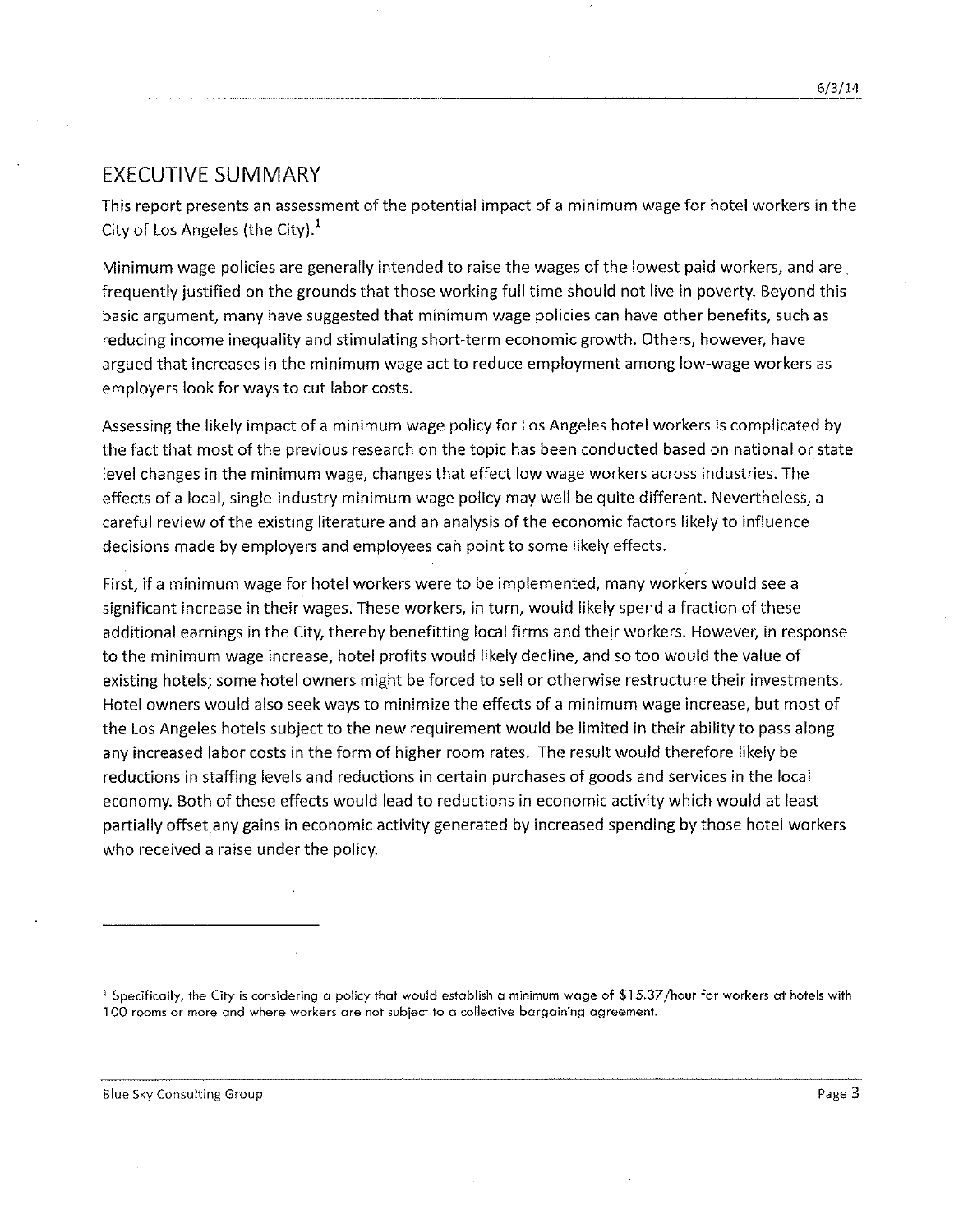While the precise extent of these effects cannot be known with certainty, both existing research and established economic theory nevertheless suggest that such effects are likely. Therefore, establishing a minimum wage policy for hotel workers represents an inherent trade off. Newly hired or current hotel workers who remain employed would likely see a benefit, as would businesses that sell goods and services to these workers; however, these benefits would come at the expense of laid-off hotel workers or those not hired in the first place, as well as hotel owners who would see their profits decline.

This report was based on a review of research conducted by others and submitted to the City, comment letters received by the City with respect to the proposed policy, and a review of the published research literature relating to minimum wage policies more generally. This report does not reflect the results of any new empirical analysis of the issues at stake. Nevertheless, the available material provides a significant amount of research, data, and analysis which can be used by the City in assessing the likely impacts of such a policy.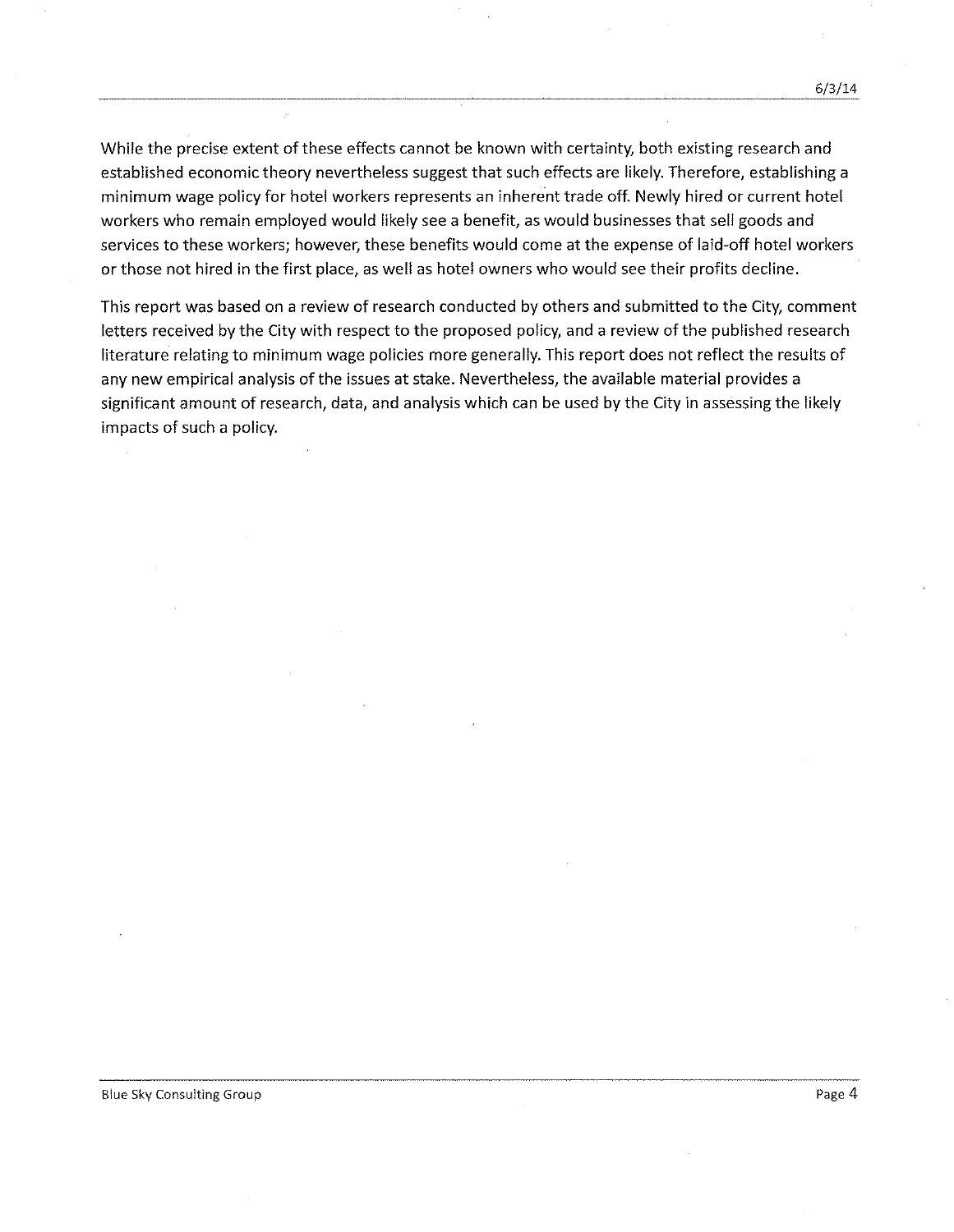## INTRODUCTION

This report seeks to provide an assessment of the likely effects of a minimum wage for hotel workers in Los Angeles. Specifically, the City of Los Angeles is considering a policy that would establish a minimum wage of \$15.37 per hour for workers at hotels with 100 rooms or more and where workers are not subject to a collective bargaining agreement.<sup>2</sup>

In an effort to develop a more firm footing on which to assessthe likely effects of such a minimum wage policy, the City engaged the services of the Office of Economic Analysis to review the materials submitted to the City by various stakeholders and others, and to conduct an analysis of the previously published research into the effects of minimum wage policies more generally. The issues addressed in these materials have been incorporated  $-$  to the extent relevant  $-$  into the analysis presented in this report. Specific comments about the three research reports submitted can be found in Appendix 1: Review of Economic Roundtable Reports. The questions and issues raised in the comment letters have been addressed, to the extent data and research were available, in the body of this report.

## Impacts **of Minimum** Wage Policies Generally

Minimum wage policies are generally intended to raise the wages of the lowest paid workers, and are frequently justified on the grounds that those working full time should not live in poverty. Beyond this basic argument, many have suggested that minimum wage policies can have other benefits, such as reducing income inequality and stimulating short-term economic growth. This economic growth may occur because low income workers tend to spend much of their increased earnings in the local economy, thereby benefitting workers and employers at firms that supply goods and services to these workers. It has also been suggested that increases in the minimum wage can lead to other benefits for employers, such as reductions in absenteeism and turnover among affected employees.

These benefits notwithstanding, economists and business owners alike have suggested that increases in the minimum wage act to reduce employment among the low-wage workers these policies are intended to help. Whether and to what extent minimum wage policies in fact lead to job losses has long been a subject of debate among economists. Economic theory suggests that if wages are raised, employers will look for ways to cut labor costs by shifting more of the production process to capital equipment (e.g., by automating a process previously performed manually). Increases in the minimum

<sup>&</sup>lt;sup>2</sup> According to the Economic Roundtable, 87 hotels in Los Angeles have 100 or more rooms. Of these 64 are not currently unionized and so would be affected by the new minimum wage policy. The current state minimum wage for California is set to **rise to \$9.00 per hour on July 1,2014.**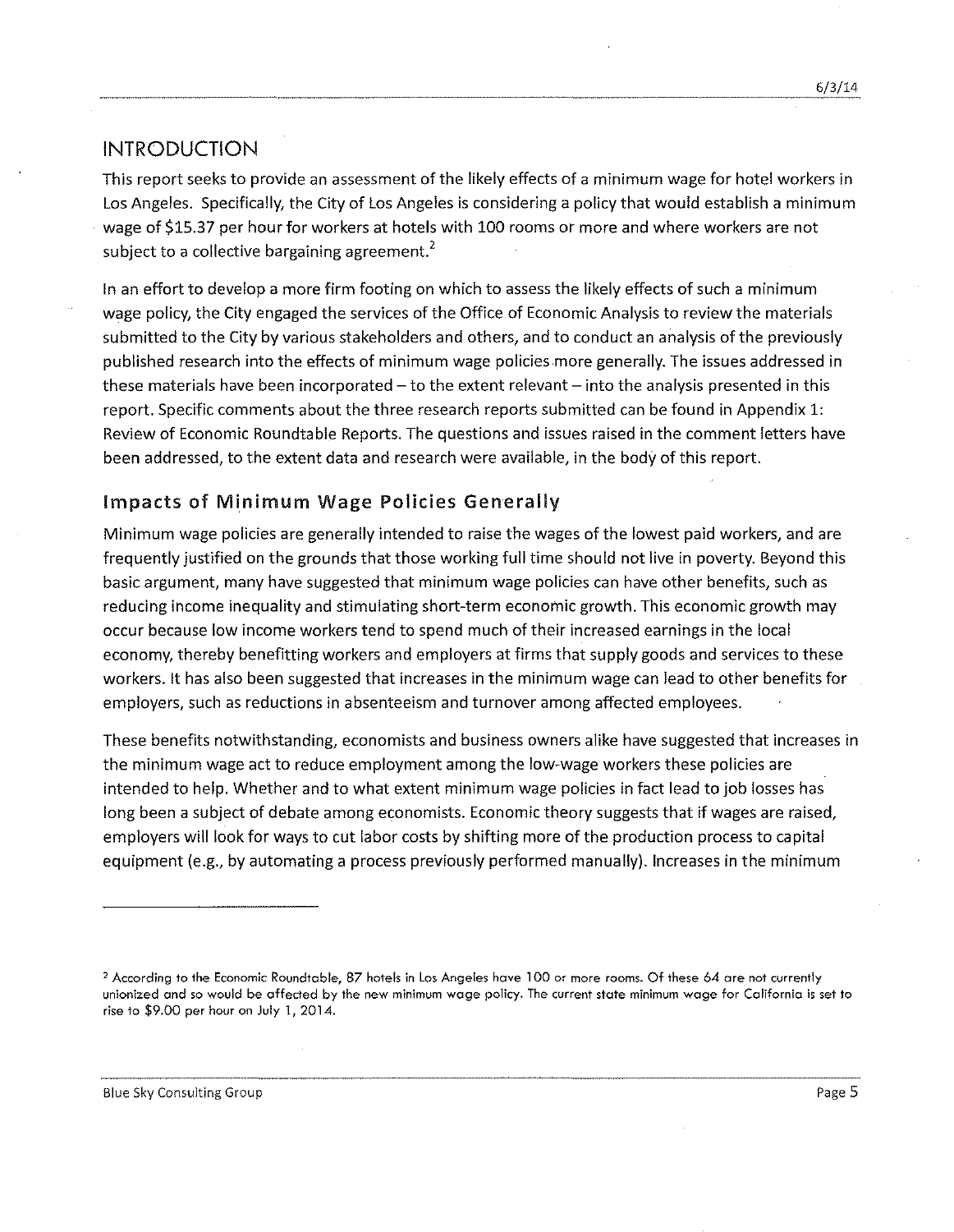wage may also act to increase worker productivity, which has the additional effect of reducing the number of workers or, alternatively, the number of work hours needed by employers. In addition to reducing employment, higher minimum wages may result in higher prices generally, leaving low-wage workers no better off in real terms. Finally, increases in the minimum wage may also reduce profits in affected firms, reducing the ability of and incentive for these firms to invest in expanding their businesses. Such increases could also encourage firms to relocate to other areas where wages are lower.

Because minimum wage laws are such a widely debated issue, a considerable amount of research into the effects of such policies has been conducted. Many of the economic effects of minimum wage policies can be expected to occur regardless of the jurisdiction and specifics of the policy at issue, and much of the research that has been conducted is therefore relevant to the proposal currently being considered by the City. However, many of the effects of a local policy such as the hotel worker minimum worker wage policy at issue in LosAngeles are unique to the specific proposal and jurisdiction in question. As a consequence, any effort to apply the existing research on minimum wages generally to the specific local policy in question must be careful to consider these unique circumstances.

#### **Existing Research**

The minimum wage has been the subject of research by economists for many decades. In fact, it has been claimed that "the minimum wage-employment debate... is as old as the Department of Labor."<sup>3</sup> Much of this research has focused either on specific industries that tend to employ more low-wage workers, such as fast-food restaurants or retail stores, or on teenagers or other populations most likely to be directly affected by minimum wage laws.

Economic theory suggests that, in a competitive labor market, increases in the minimum wage should lead to reductions in employment, either in the number of jobs or the number of hours worked. Many studies have supported this conclusion." For example, in their 2000 book *Minimum Wages,* economists David Neumark and William Wascher summarize the state of research existing at the time, concluding that "...the preponderance of evidence supports the view that minimum wages reduce the employment of low wage workers."<sup>5</sup> Neumark and Wascher also published a more recent review of the employment effects of the minimum wage in 2007. In this review they concluded that, "among the

Blue Sky Consulting Group Page 6

<sup>3</sup> Neumork, et.cl. (2013), p.l.

**<sup>4</sup> See, for example, Brown{1999}.**

 $5$  Quoted in Schmitt (2013), p. 4.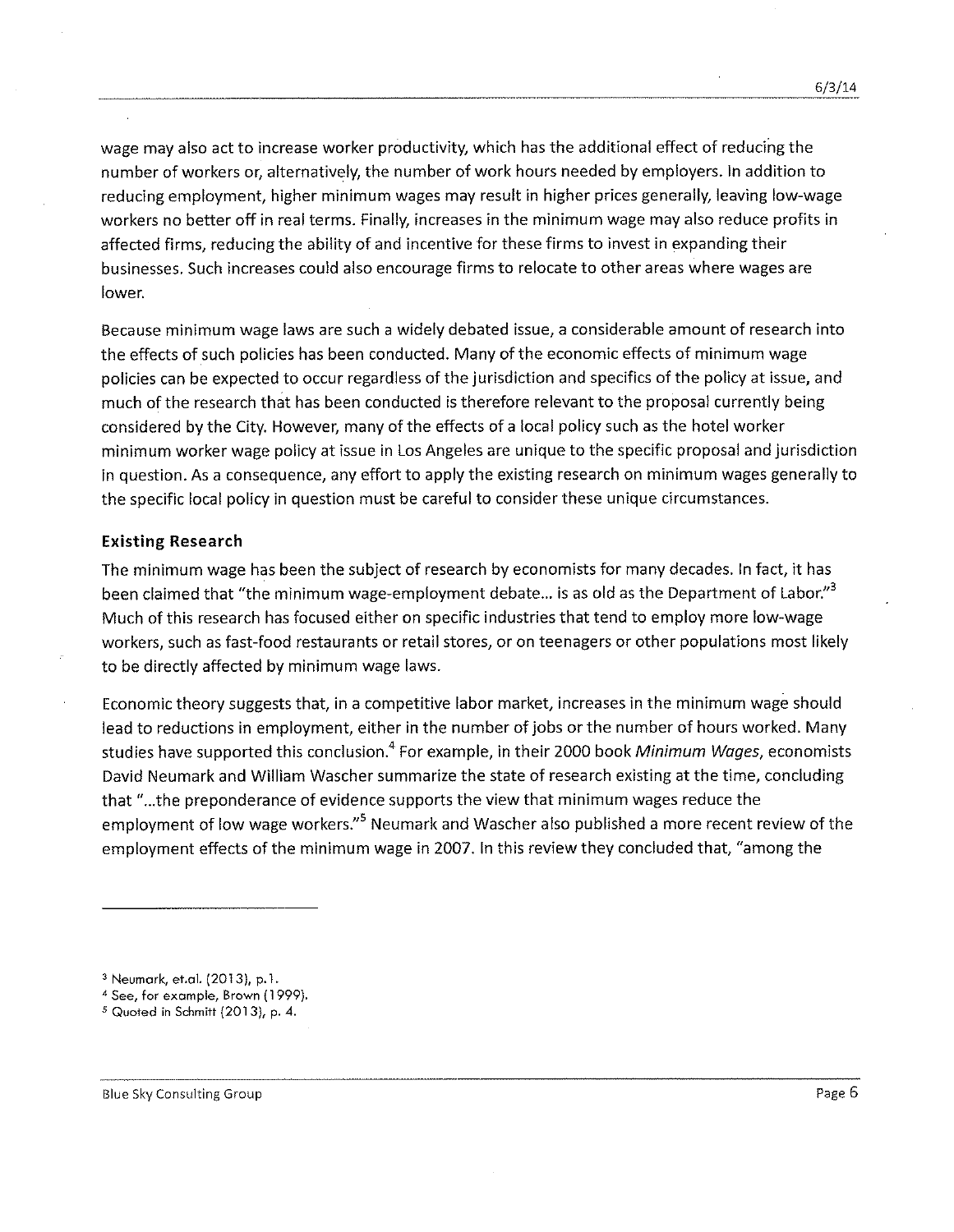papers we view as providing the most credible evidence, almost all point to negative employment effects."<sup>6</sup>

Although many studies have found a negative relationship between increases in the minimum wage and the number of jobs for low wage workers, the findings of some recent empirical studies have been less clear regarding the relationship between minimum wage increases and employment. For example, a 2013 study analyzed payroll data from a large, national retailer and found that the 1996 increase in the federal minimum wage resulted in no statistically significant change in *overall* employment at the firm." Similarly, a 2007 study analyzed the effects of San Francisco's inflation-indexed local minimum wage, which raised the city's minimum wage from the statewide *level* of \$6.75 to \$8.50 in 2004 and up' to \$9.14 by 2007. That study, which examined the impact on both fast-food and table-service restaurants, found no statistically significant change in employment in San Francisco restaurants, both in terms of headcount and in terms of full-time equivalents (FTEs).<sup>8</sup> Finally, in their recently published book, Dale Belman and Paul Wolfson provide a qualitative assessment of some 70 published articles on the impact of minimum wages on employment, as well as a meta-analysis using 439 distinct estimates of the effect of minimum wages from 23 of the studies reviewed. Basedon this research, they conclude that "...if negative effects on employment are present, they are too small to be statistically detectable. Such effects would be too modest to have meaningful consequences in the dynamically changing labor markets of the United States."<sup>9</sup>

If economic theory indicates that raising the minimum wage should result in lower *levels* of employment, why have some empirical studies found little or no measurable effect? A 2013 report by John Schmitt considers just this question. In addition to the potential problems that plague any empirical study, such as data shortcomings, the author identifies several possible ways that workers and employers may adjust to modest minimum wage increases other than simply reducing the number of employees.<sup>10</sup> For example, employers might decrease the number of hours employees work, decrease non-wage benefits to these workers, or possibly reduce the salaries and benefits for higher

**<sup>6</sup> Neumark and Wascher (2006).**

<sup>7</sup> See Giuliano (2013).

<sup>&</sup>lt;sup>8</sup> See Dube et al (2007). Note that this study relied on survey data collected from San Francisco restaurants, and included the number of part-time and full-time employees (headcount) as well as the average weekly hours worked for each. They **constructed their full-time equivalent employment measure as the total number of hours worked divided by 40.** <sup>9</sup> See Belman, Dale, and Paul J. Wolfson. 2014. "The New Minimum Wage Research." Employment Research. 21(2): 4-5. **The full book is available at** http://www.upjohninstitute.org/Publications/Titles/WhatDoestheMinimumWageDo.

<sup>&</sup>lt;sup>10</sup> See Schmitt (2013). As the author points out, these adjustment options were first enumerated by Barry Hirsch, Bruce Kaufman, and Tatyana Zelenska in their 2011study entitled "Minimum Wage Channels of Adjustment" and published by the German Institute for the Study of Labor (http://www2.gsu.edu/~ecobth/IZA, HKZ, MinWageCoA, dp6132.pdf).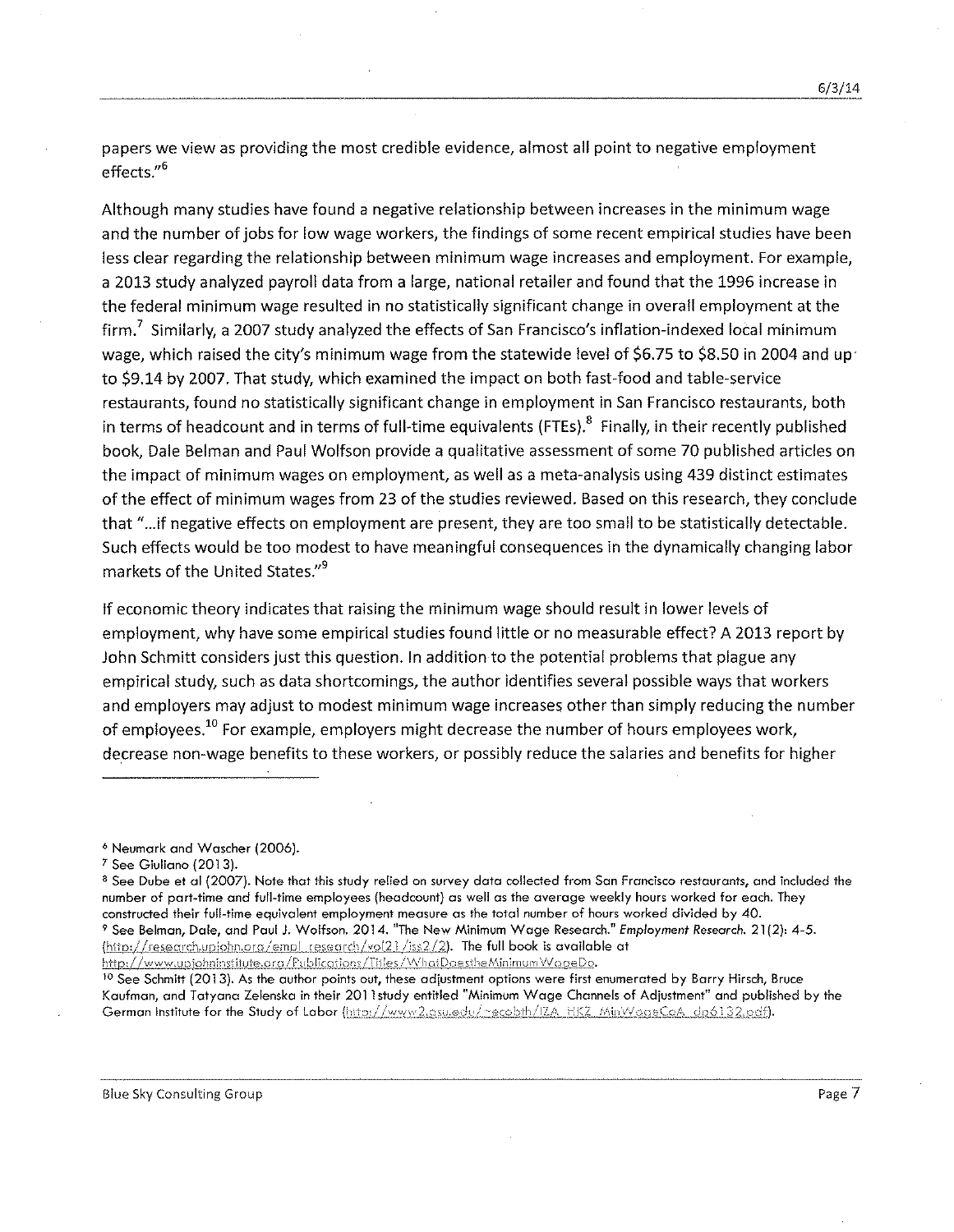paid employees in order to keep total labor costs in check, all of which could allow these firms to address the labor cost increase without reducing their total number of employees. Depending upon the competitive landscape, firms may also be able to raise their prices and passalong much of their increased labor costs to their customers or accept lower profits in response to increases in the minimum wage. The exact mix of responses could vary widely by region or by industry, or even among specific firms in the same industry. For modest increases in the minimum wage, the combined effect of all of these alternative responses could offset the negative effects of such an increase on the number of jobs for low-wage workers.

In spite of the fact that some published research has not shown a consistent and statistically meaningful effect from minimum wage policies on job losses, several recent studies have concluded that increases in the minimum wage can and do, under many circumstances, lead to reductions in jobs or the number of hours worked. For example, David Neumark and his colleagues revisited the minimum wage in a 2013 paper, concluding that, "the evidence still shows that minimum wages pose atradeoff of higher wages for some against job losses for others, and that policymakers need to bear this tradeoff in mind when making decisions about increasing the minimum wage. $^{\prime 11}$ 

Perhaps the most relevant analysis of how a proposed minimum wage increase might impact employment was recently published by the nonpartisan Congressional Budget Office (CBO) in February 2014.<sup>12</sup> This report assessed the potential impact of a proposal to increase the federal minimum wage from its current rate of \$7.25 per hour to either \$9.00 or \$10.10 per hour. The CBO conducted an extensive review of the published literature on the minimum wage, including both studies that found employment effects and studies that did not. Based on its extensive review of the existing literature, the CBO study concluded that (a) increases in the minimum wage can be expected to reduce (at least to some degree) the number of jobs for low wage workers and (b) a larger increase in the minimum wage will result in a greater reduction in employment. In addition, the CBO research concluded that, while an increase in the minimum wage would likely boost economic activity in the short term as a result of increased earnings on the part of low-wage workers, it would ultimately lead to reductions in economic activity in the long term, as the overall productivity of the economy declines due to reductions in the workforce.<sup>13</sup>

**<sup>11</sup> Neumark,** et.cl. **(2013).**

**<sup>12,</sup> Congressional Budget Office {2014j.**

**<sup>13</sup>** lbld., p. **8.**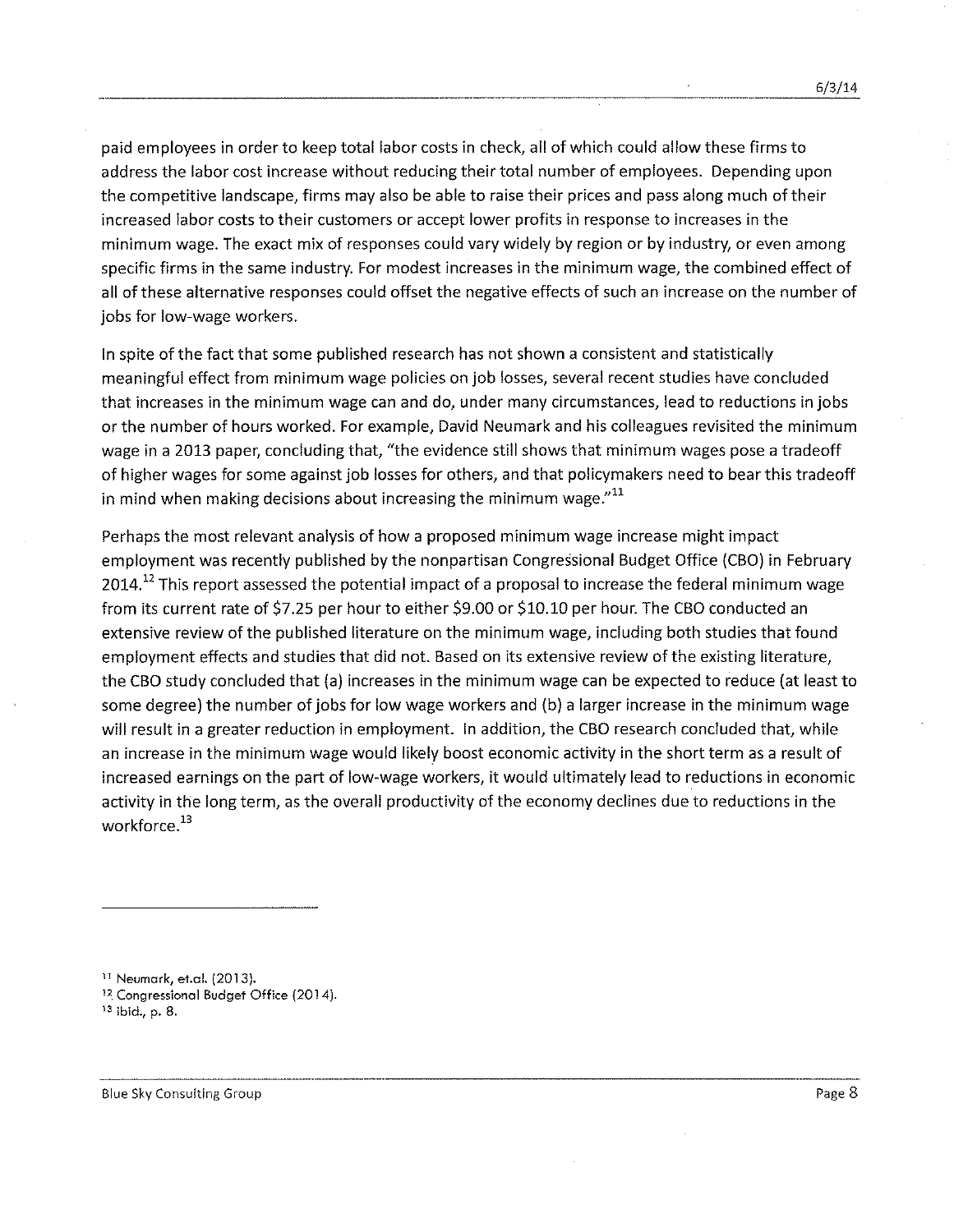#### **Applying the Existing Research to the Current Proposal**

Although the existing research on the effects of the minimum wage generally is extensive, the applicability of this research to the circumstances in Los Angeles is limited, at least to some extent.

First, most of the existing research has been conducted based on state or national changes in the minimum wage. When a single jurisdiction such as the City of Los Angeles adopts a minimum wage requirement that applies just to a subset of the firms in one industry, the effects of such a policy may be very different. For example, one of the effects of an increase in the minimum wage enacted across an entire state might be an increase in prices, allowing employers to passalong at least some portion of their increased costs. Because all firms face asimilar increase in costs, affected firms may have the ability to raise prices without the risk that some competing firms will be able to leave prices low. If a single jurisdiction increases the minimum wage, however, competing firms located just across jurisdictional boundaries will not see an increase in costs. In such a circumstance, the ability of affected firms to raise prices without losing business to unaffected competitors is diminished (relative to the case in which all affected firms face higher costs). Because the proposal under consideration applies only to large hotels within Los Angeles, affected hotels likely would not be able to raise prices substantially in response to their increased wage costs.

Second, as the CBO concluded, larger increases in the minimum wage will likely lead to larger reductions in jobs or hours worked. Much of the previously published research examined relatively small increases in the minimum wage. The proposed increase in the minimum wage for hotel workers in Los Angeles, in contrast, represents a relatively large increase, at least for some classes of workers. Because this increase is larger than most of the increases that have been the subject of previous research, the relevance of this previous research is limited.

Third, as discussed above, most empirical studies that focus on specific industries have estimated the effect of a national or state minimum wage increase on businesses such as fast-food restaurants or retail stores. These types of businesses will certainly see their hourly wage costs rise, but they may also see demand for their products increase, as at least some portion of their clientele will be the beneficiaries of the minimum wage increase. Put another way, to the extent that low-wage workers earn more as a result of the increased minimum wage, they are likely to demand more goods and services, including those provided by fast food restaurants, retail outlets, and other establishments that employ low-wage workers. This enables such businesses to maintain or possibly even increase the number of employees or the total hours worked. The minimum wage increase proposed by the City of Los Angeles, however, applies only to hotels within the city limits, and the employees of Los Angeles hotels are not likely to also be the clientele for these hotels. Furthermore, when the minimum wage is increased on a statewide or national basis, there is much less potential for the effects of the policy to "leak" out ofthe affected region. In contrast, when the minimum wage is increased in a single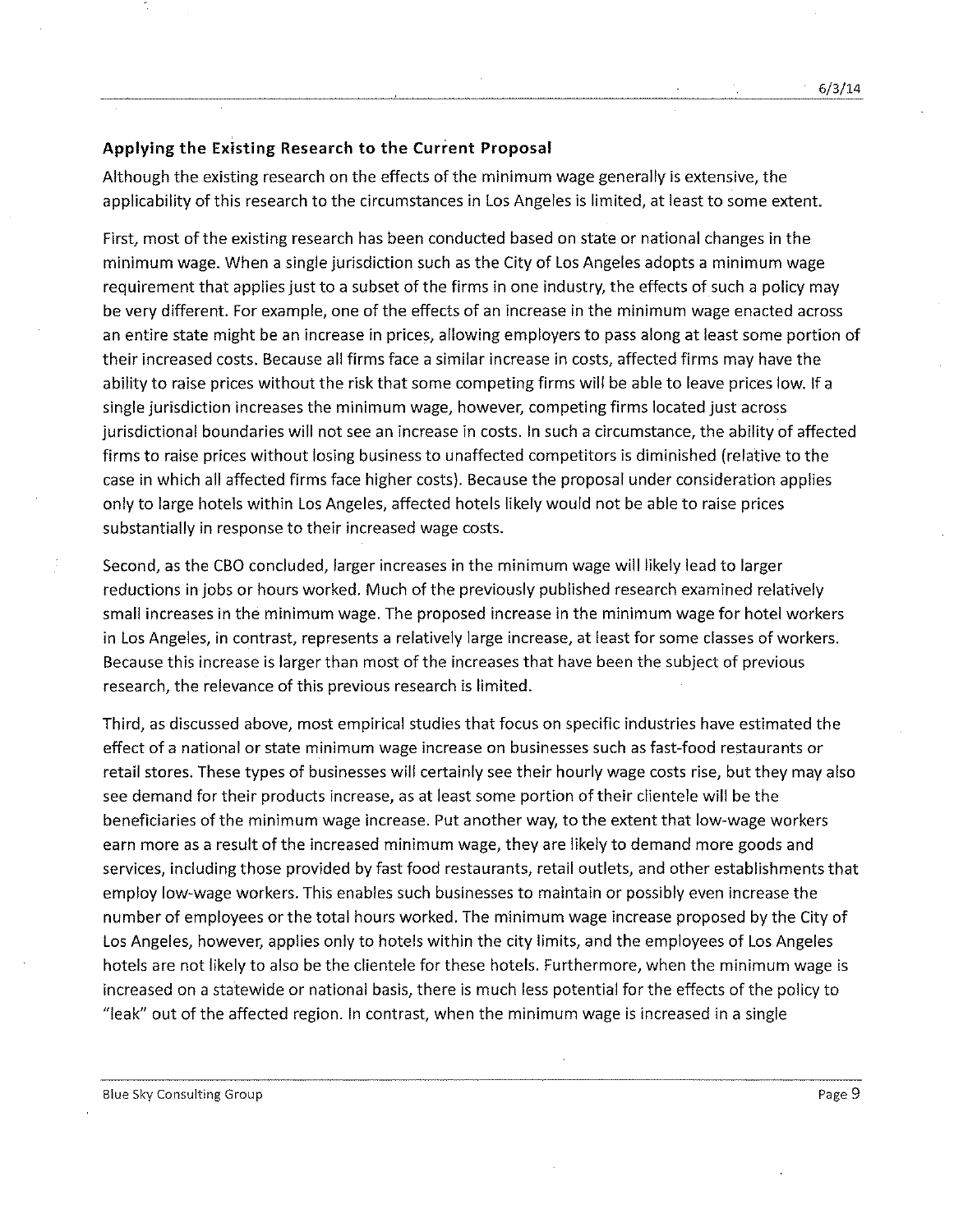jurisdiction, many of the affected workers will spend their increased earnings on goods and services purchased outside of the local economy, thereby reducing the extent of any increase in economic activity stemming from these increased earnings. Therefore, while there could be some offsetting increases in low wage jobs in unaffected industries such as fast-food and retail, it is likely that either the number of jobs or the number of hours worked by hotel employees in Los Angeles would decline.

In spite of the limitations associated with applying the existing economic research to the case of a minimum wage increase for hotel workers in Los Angeles, we have attempted to utilize this research, combined with our review of research reports submitted by the Economic Roundtable, and a review of the comment letters submitted to the City to assessthe likely effects of such a policy for the City of Los Angeles.

# ECONOMIC EFFECTS OF RAISING THE MINIMUM WAGE FOR HOTEL **WORKERS**

Raising the minimum wage for hotel workers would likely result in a series of economic effects for the affected workers, their employers, and the City's economy. The precise extent and magnitude of these effects is not subject to reliable estimation, at least not with currently available data. However, the nature of the effects is more readily ascertainable. How then, might workers, employers, and the Los Angeles economy generally be affected?

#### Increased Wages

The first and most obvious effect of a minimum wage policy for hotel workers would of course be higher pay for these workers. Those hotel workers currently earning less than the proposed minimum wage of \$15.37 per hour would receive a wage increase to bring their pay up to the established minimum. In addition, some workers currently earning wages just below the new minimum might also get raises to levels above the new minimum in order to maintain an established wage hierarchy (e.g., more experienced employees currently earning \$14 per hour could see a raise to \$16 per hour in order to ensure that more experienced workers are paid more than less experienced workers). A similar result might occur with respect to some hotel workers currently earning in excess of \$15.37 per hour; some of these workers also would likely receive a raise in order to maintain a pay differential between staffing levels. For example a supervisor currently earning just above the \$15.37 minimum might also receive a raise in response to the required raise for supervised, lower-wage staff in order to maintain a pay differential between supervisors and those they supervise.

## Reductions **in** Employment

As noted in the previous section, when faced with the increased labor costs associated with the proposed minimum wage increase, hotel owners or managers would have a number of options. One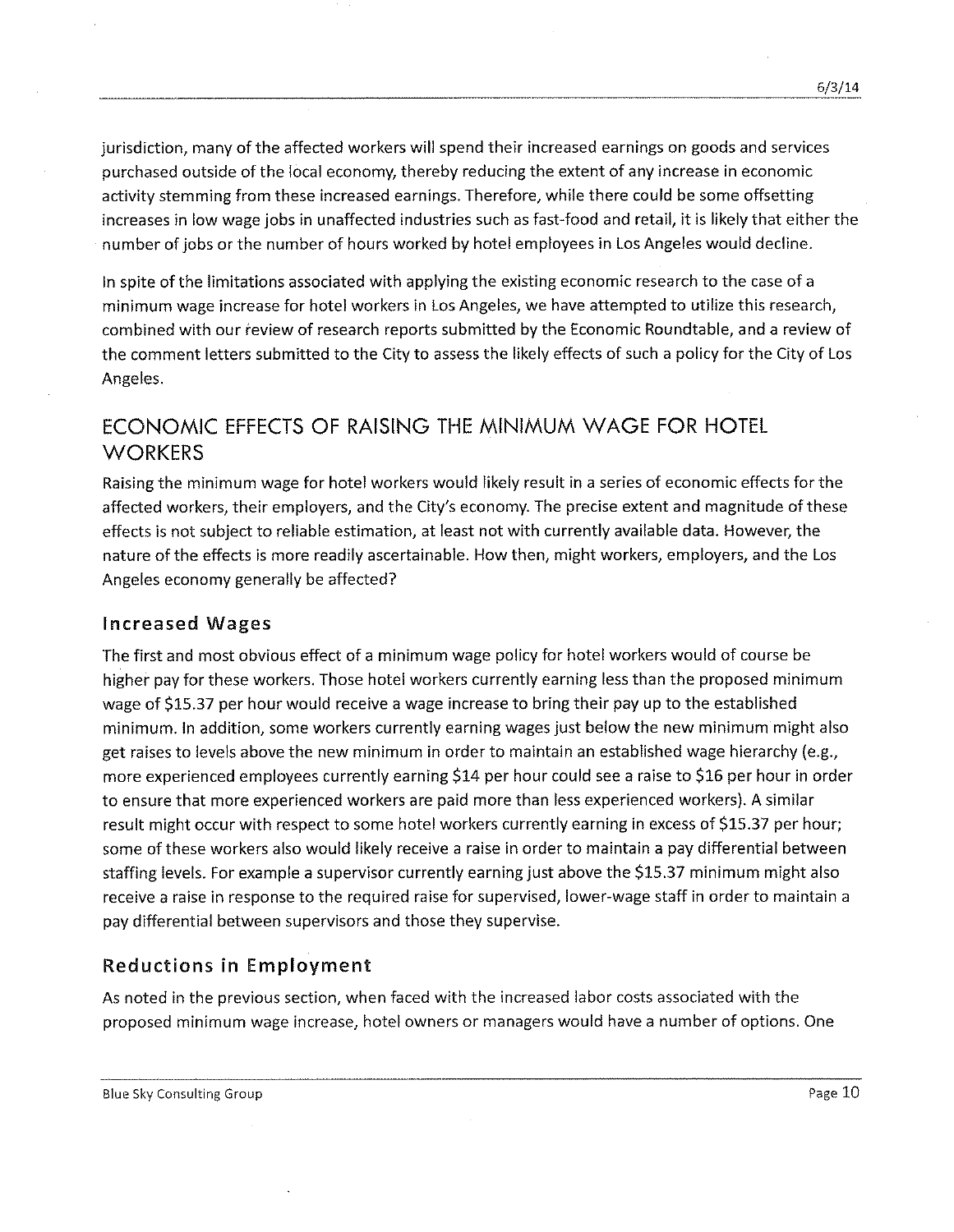likely result would be an effort to reduce the impact of the wage increase through reductions in staffing levels. Although the precise extent of any such reductions is not known, it is nevertheless likely that many hotels would reduce staffing levels and/or reduce the number of hours employees work. Evaluating the extent of these reductions is the subject of much of the published research on the minimum wage, but the most relevant and reliable studies have found that at least some level of staffing reductions is likely. $^{14}$ 

These likely staffing reductions would result from several factors. By increasing the wages for workers, employers have the option to fill positions with more experienced, well-trained, and productive employees. These more productive workers would be able to do more work per shift or per hour relative to lower-paid and less productive workers, thereby reducing the need for workers overall. In addition, employers may increase workloads, in effect demanding that their employees work harder in exchange for the additional pay.

Some employers might also invest in labor saving technologies or other equipment that reduces the need for workers. For example, some hotels might invest in automated check-in kiosks in order to reduce the number of front desk personnel needed. Finally, some hotels would undoubtedly look to reduce staffing simply as a means of cutting costs, for example by eliminating or reducing the least profitable or popular hotel services.

Together, these factors would likely act to reduce, at least to some extent, the number of hotel industry jobs in the City or the number of hours worked by hotel workers relative to what would have been the case absent such a policy.

## **Reduced Profits**

Another likely effect of the minimum wage policy would be a decline in hotel profits, at least for current hotel owners. For many if not all affected hotels, profits would decline in response to the cost increase represented by the higher minimum wage. This 'reduction in profits would in turn reduce the value of hotel properties. In some cases, the reduction in profits would simply mean reduced returns on existing investments. In others, however, it could force a hotel into bankruptcy or another form of financial restructuring. Such a bankruptcy, though it would represent a potentially significant financial loss for existing hotel owners, would not necessarily result in a hotel closure. Instead, it is likely that most such hotels would instead be sold - at a discounted price - to new owners. These new owners, facing lower

**<sup>14</sup> See especially Congressional Budget Office (2014).**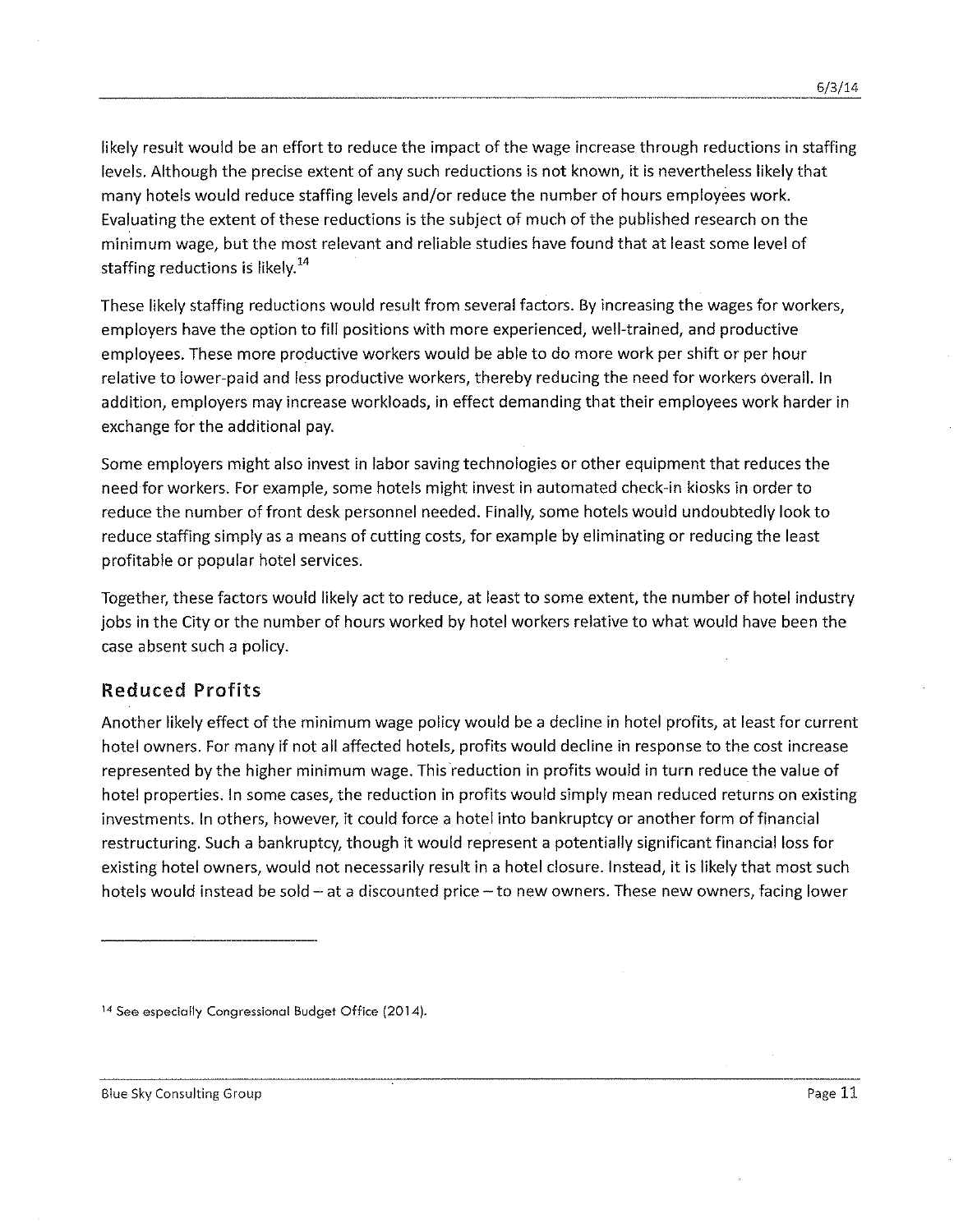financing costs asa result of the lower purchase price, could therefore more easily afford the higher wage costs required by the minimum wage policy and remain competitive.

## Other Effects

In addition to these likely first order effects, several additional economic effects would potentially occur as well.

#### Increase in Local Economic Activity

As a result of the increase in wages paid to low wage workers, overall economic activity in the City would likely increase in the short term, although the extent of any such increase is unknown. That is,to the extent that the total take-home pay of los Angeles hotel workers increases, these workers are likely to spend some portion of their increased earnings in the local economy, stimulating additional economic activity. Because a majority of these wage increases are likely to come from reduced profitsor increased payments from hotel guests, this increase in economic activity would not be accompanied by an offsetting short term reduction in economic activity of a similar magnitude.<sup>15</sup>

If hotel owners find mechanisms to minimize the increase in overall payroll costs (for example by reducing staffing, hiring more productive workers, or increasing automation), the extent of any such increase in economic activity would be minimized, however. In the longer run, economic activity could be reduced if investment in new hotels is diminished or capital investments on the part of hotel owners are deferred (see below for a discussion of the likely effects on the incentive to invest in new hotels).

#### Impact on Room Rates

Many hotels would likely seek to raise their rates in response to the increased labor costs. And, for those hotels that are able to raise rates without suffering a significant loss in business, a portion of the costs of the proposed policy would be borne by visitors to the City.

However, the ability of many hotels to raise rates is limited. Hotels that primarily compete with smaller hotels (those with less than 100 rooms), hotels that are located near the City's boundaries and therefore compete directly with hotels in neighboring jurisdictions, or those that compete for regional or national convention business would be limited in their ability to raise rates.

<sup>&</sup>lt;sup>15</sup> Revenue from out of town visitors represents new money and therefore new economic activity from the standpoint of the City's economy. Revenue transferred from profits to employees would also largely represent new consumer spending in the local economy. And, while the reduction in profits might else be accompanied by a reduction in local consumer spending or a reduction in investment in the City, many hotel owners likely live, spend, and invest outside of the City of Los Angeles.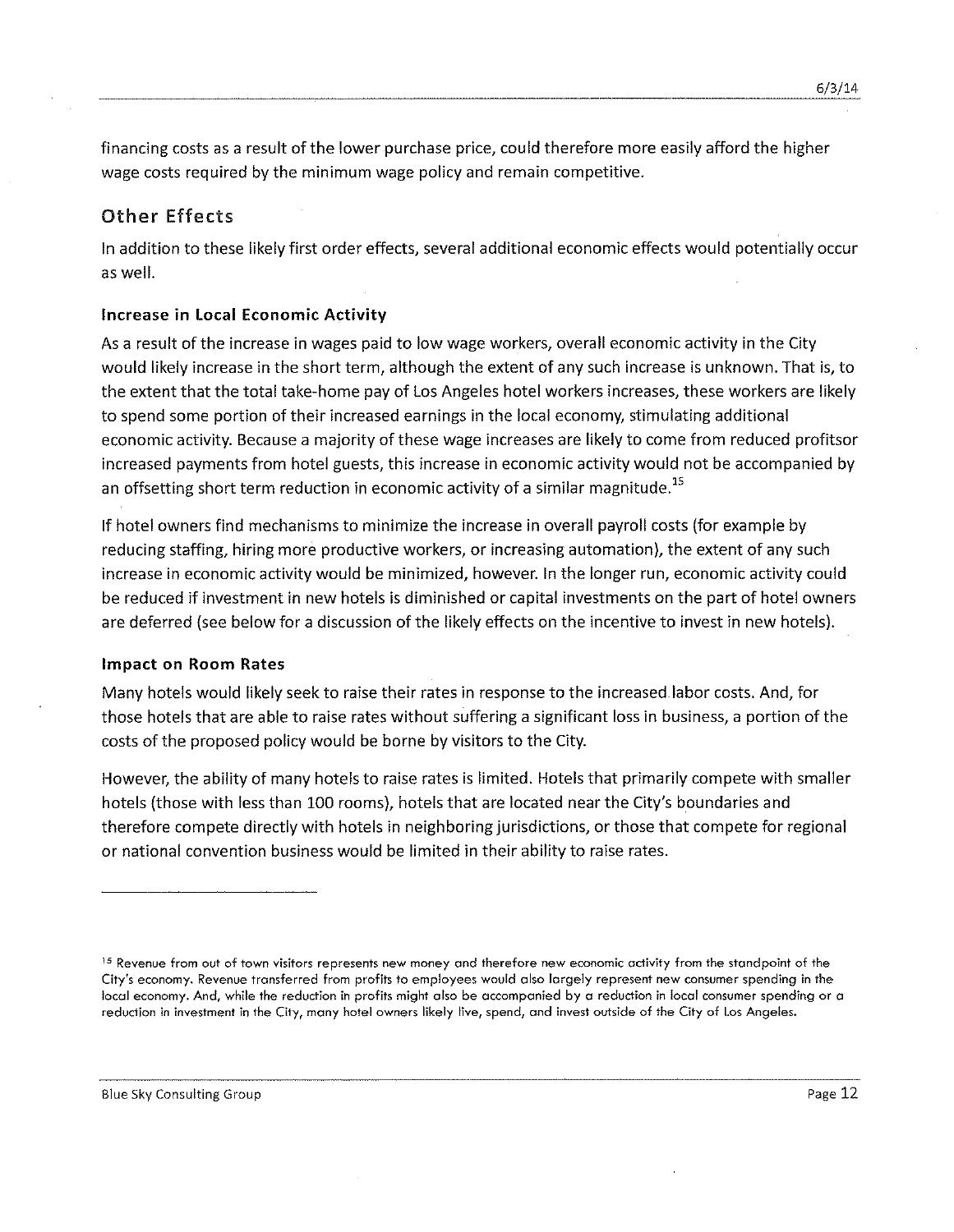Hotels that primarily compete with other affected hotels for business travelers (e.g., downtown hotels) might have a greater ability to raise rates, although *even* hotels in this category would face competition from neighboring jurisdictions and from other cities for convention business and therefore would have a limited ability to raise rates.

#### Reductions in **Local Spending by Hotels**

Some hotels would also likely seek to address the increase in wage costs by reducing purchases of other goods and services, for example by delaying investments in facility upgrades or scheduled maintenance of hotel facilities. Hotels, like any profit maximizing business, already seek to keep costs as low as possible, so the extent of any such reductions is likely to be small. Nevertheless, some hotels would likely reduce some expenditures asa *cost-saving* measure. Tothe extent that these purchases of goods and *services* would have occurred in the local economy, a reduction in such purchases would result in a reduction in economic *activity* in the City, at least partially offsetting any increase in economic *activity* resulting from increased expenditures from hotel workers whose wages increase.

#### Impact **on** New **Hotel** Development

Any action that raises costs for an industry without providing simultaneous opportunities to increase revenues will lower profits. And, as an industry becomes less profitable, incentives to *invest* in that industry are diminished. To the extent that wage costs increase for Los Angeles hotels, but hotel owners cannot raise prices or cut other costs to offset these wage increases, hotels would become less profitable. This reduction in profitability would put downward pressure on new development, reducing the likelihood (at least to some extent) that new hotels would be developed in the City.

The extent of this effect, however, is mitigated by the fact that many potential new hotels would be, practically speaking, exempt from such a policy. Most new hotels built in the city in the past several years have received a subvention of transient occupancy tax (TOT) revenues as an incentive offered to developers to build in the City. As a condition for receiving the incentives, these hotels have agreed to enter into collective bargaining agreements with their employees. Because hotels with unionized workers are to be exempt from the minimum wage policy, any new hotel that receives a TOT subvention and agrees to hire workers subject to a collective bargaining agreement would not feel the effects of a minimum wage policy. Assuming this incentive continues to be offered going forward, the impact on future development of a minimum wage policy is diminished. Should the City discontinue the current development incentive policy, the disincentive for future development would be much greater. Similarly, to the extent that certain classesof hotels are not eligible for or do not seek the incentive, there would be a disincentive to develop such a hotel in the City.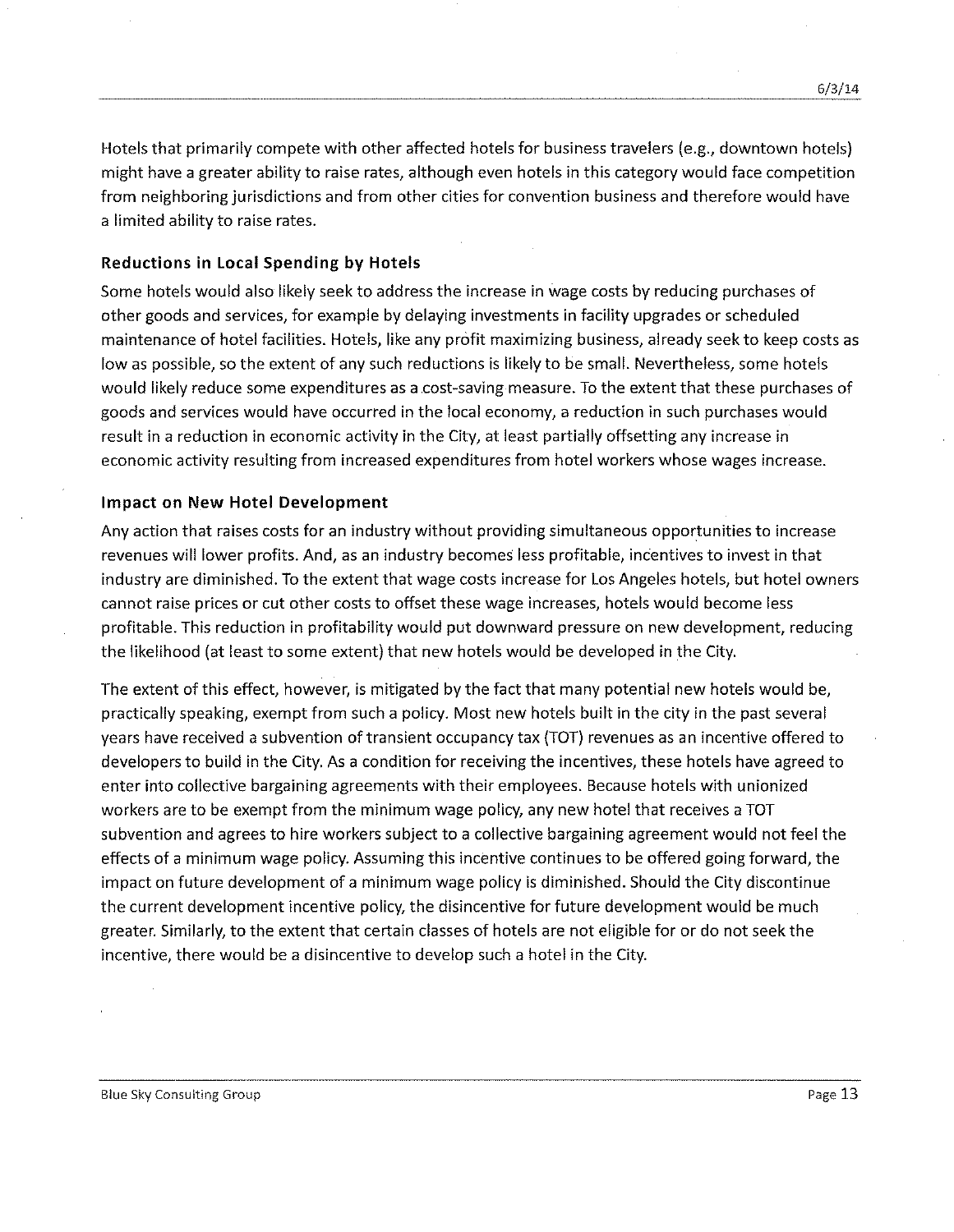Ultimately, the impact of a minimum wage policy on new hotel development would depend on whether and to what extent incentives offered to developers are sufficiently generous and broadly applied so as to mitigate the effects of lost hotel profits due to the minimum wage policy.

#### **Disruptions for Low Wage Workers**

Another potential effect of the proposed increase in the minimum wage is a disruption for many existing low wage workers. Because hotels would now be required to pay at least \$15.37 per hour to all of their workers, the lowest skilled workers (such as those currently earning well below \$15.37 per hour) would become relatively less attractive to employers. Instead, hotels would seek to hire the most qualified employee possible (for a given wage). Therefore, many hotels would likely seek to hire more experienced and productive workers, rather than continuing to employ or hire workers with more limited skills or experience.

## **CONCLUSION: INCREASE IN MINIMUM WAGE IMPLIES A TRADEOFF**

While the precise extent of the economic effects discussed in this report cannot be known with certainty, both existing research and established economic theory nevertheless suggest that such effects are likely. Therefore, establishing a minimum wage policy for hotel workers - at least to a certain extent - represents an inherent trade off. Newly hired and current hotel workers who remain employed would likely see a benefit in the form of higher wages, as would businesses that sell goods and services to these workers; however, these benefits would come at the expense of laid-off hotel workers or those not hired in the first place, as well as hotel owners who would see their profits decline.

## **Features of the Proposed Minimum Wage to Consider**

Tothe extent that the City chooses to adopt a minimum wage for hotel workers, several specific attributes of the policy are worthy of further consideration.

First, any such policy should be phased-in. The extent of the proposed increase in the minimum wage represents a relatively large increase for many classes of workers, and therefore represents a large increase in wage costs for employers. Allowing employers an opportunity to gradually adjust to the higher wage rates will help to minimize any adverse impacts or severe disruptions.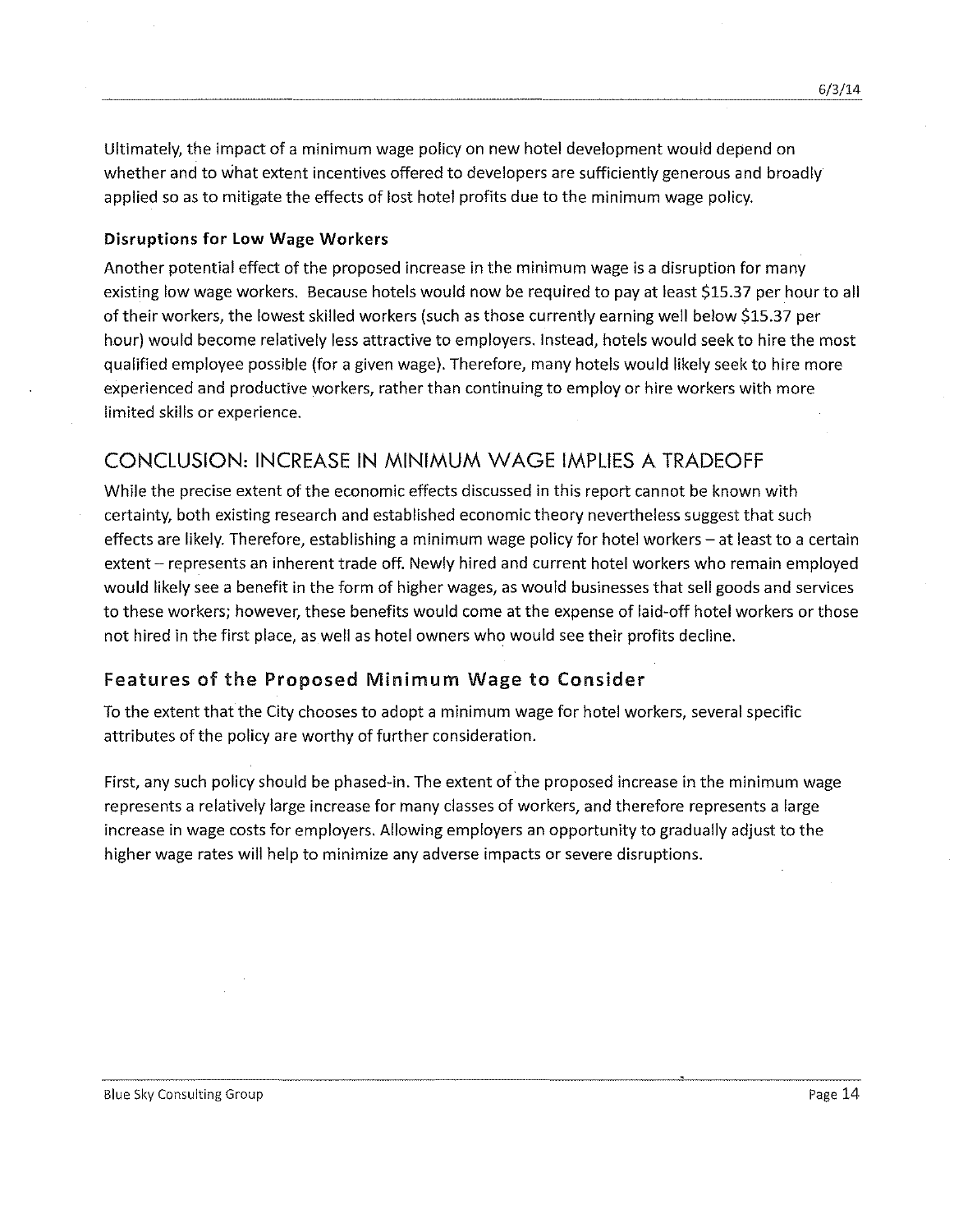Second, an exemption for tipped employees should be considered.<sup>16</sup> Many hotels workers who earn tips may already earn in excess of \$15.37 per hour. Therefore, requiring hotels to pay these tipped employees at the new, higher rate would have the effect of pushing the wages for these employees above the \$15.37 level. In addition, many tipped employees work in the food service area of affected hotels. Because hotel restaurants (and all food services to some extent) face competition from local restaurants not subject to the minimum wage policy, it is likely that such a policy would have a disproportionate effect on hotel restaurants and the workers at those restaurants.<sup>17</sup>

## **Possible** Avenues for Additional Research

Toa great extent, the impact of a minimum wage policy such as that currently being considered is simply not knowable beforehand. As discussed earlier in this report, a significant body of research has been conducted into the effects of such policies. Even with hindsight, careful students of this topic have not been able to achieve a clear consensus with respect to the effects of minimum wage policies that have already been enacted. In this context, the potential for research to conclusively demonstrate the likely future effects of a proposed policy is limited.

Nevertheless, one avenue of research in particular may be worth pursuing. During the past several years, minimum wage policles for hotel workers were adopted in both the City of Long Beach and the LAX hospitality zone. Both of these policies are similar in many respects to the policy currently being considered for the entire City of Los Angeles. Anecdotal evidence suggests that some hotels in Long Beach may have reduced staffing levels in response to the minimum wage policy. However, we are not aware of any research or analysis that has been published which conclusively demonstrates (one way or the other) the impact of the Long Beach minimum wage policy on employment. The minimum wage policy for hotel workers in the LAX hospitality zone was the subject of a study by the Economic Roundtable. However, as noted in the Appendix to this report, this study does not provide a sufficient basis with which to judge the effects of the policy on hotel employment. Therefore, a study aimed at assessing the effects of these two minimum wage policies could help to shed some light on the limited question of what effects such policies might have on employment in the Los Angeles hotel industry. Addressing the broader question of the overall economic effects of such policies, including any shortterm increase in economic activity and any long-run decrease in hotel development would be more complicated to analyze.

---\_.\_---\_.\_-----------------------

<sup>&</sup>lt;sup>16</sup> Currently, the federal minimum wage law allows for a separate, lower minimum wage for tipped employees. However, California's minimum wage law offers no such exception. Therefore, any potential legal issues associated with excluding **tipped employees would need to be addressed if such an exemption were to be considered.**

<sup>&</sup>lt;sup>17</sup> Note that legal and practical limitations may restrict, at least to some extent, the ability of the City to exempt tipped **employees. This issue should be explored with the City Attorney.**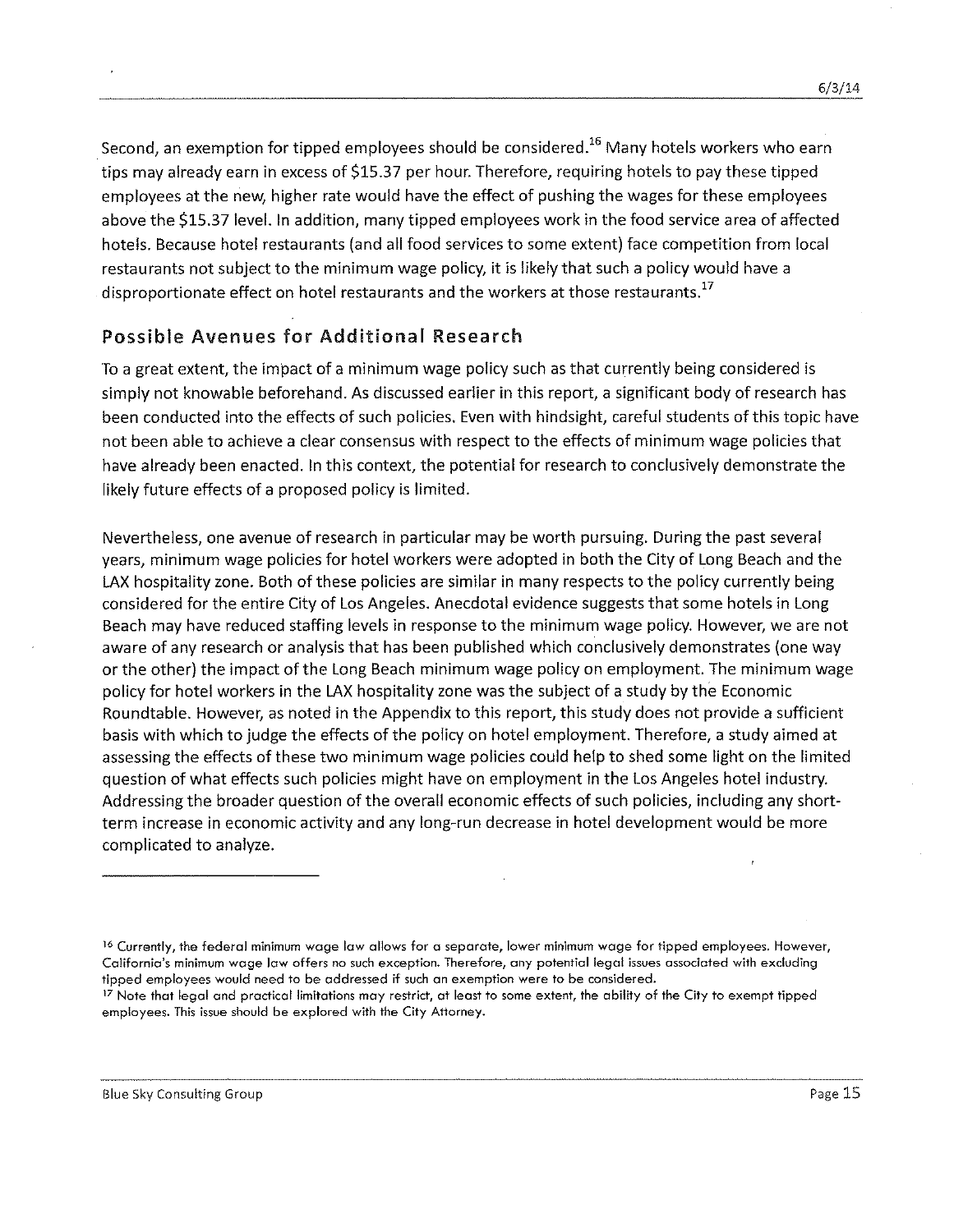## APPENDIX 1: REVIEW OF ECONOMIC ROUNDTABLE REPORTS

The Economic Roundtable submitted three research reports to the City in response to a request for relevant research or information about the effects of the proposed hotel worker minimum wage policy.

The first of these reports, entitled "From the Pockets of Strangers," dates to 2006. This report describes the relative sizeand character of the City's tourism economy, identifies the benefits of tourism, and presents some recommendations for actions that could be taken to boost the tourism economy. While this report contains some useful information, the material, now more than eight years old, combined with a focus not directly relevant to the subject of the current minimum wage debate limits the relevance and usefulness of this report for purposes of evaluating the likely impacts of a minimum wage for hotel workers.

The second Economic Roundtable report, prepared in 2010 and entitled, "Impacts of living Wages in the Airport Hospitality Enhancement Zone" is more directly on point with respect to helping to identify the likely effects of a minimum wage for hotel workers. However, two factors act to limit the usefulness of this report for the current purpose.

First, the report was prepared in December 2010, just a couple of years after the airport hospitality zone polices went into effect, and many of the economic impacts from such a policy can take years or longer to emerge. In addition, the policy was implemented in 2008 during a period of significant economic disruption brought about by the "great recession," making it difficult to separate out the effects of the policy from the economic conditions at the time. For these reasons, any conclusions about the impact of such a policy coming so soon after the policy's implementation must be considered preliminary.

Second, and more importantly, the methodology used to analyze employment changes at affected hotels is too imprecise to allow for useful conclusions to be drawn. The conclusion of the report, namely that "living wage standards... have had positive, or at least not negative, impacts on hotels, hotel customers and hotel workers" relies primarily on changes in employment reported by survey respondents living close to or in the airport hospitality zone as compared to responses of those living elsewhere in the City. However, this approach is subject to two important limitations. First, the sample sizes used for many of the survey responses are quite small, with correspondingly large confidence intervals. This means that that the actual responses from the entire population of hotel workers could be quite different from the results reported by the relatively small number of workers who responded to the survey. Second, the conclusions rely on the assumption that the hospitality zone workers also live in the hospitality zone, while the non-hospitality zone workers do not live in the hospitality zone. In a City as mobile as Los Angeles, in which many commuters travel long distances (many from outside of the City or even the County) to work, this assumption would require stronger support than what is provided in the report if the report's conclusions were to be relied upon.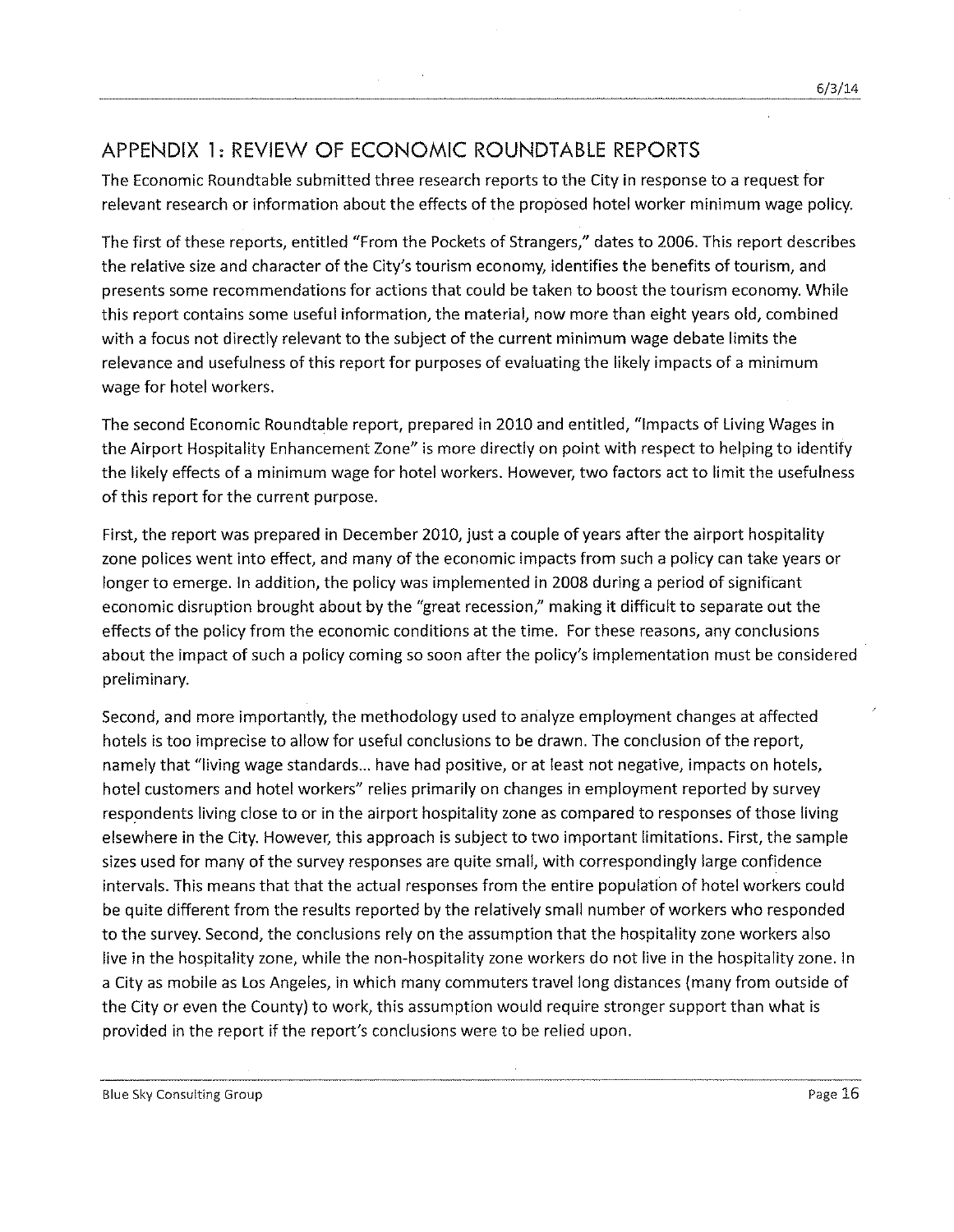In spite of these limitations, neither the age of the data nor the limitations in the methodology employed suggests that the conclusions presented are incorrect. In fact, it may well be the case that the conclusions presented are true. However, the material presented in the report does not provide a sufficient basis for drawing such conclusions.

The third Economic Roundtable report entitled "Repaying Hospitality" is directly aimed at the topic at hand. This 2013 report aims to address the question of what would be the economic effects of a minimum wage policy for hotel workers in Los Angeles. The report reaches two important, relevant conclusions. First, the report suggests that "a new minimum wage will not result in significant relocation or cessation of current hotel business.<sup> $n_{18}$ </sup> Second, the report suggests that a hotel minimum wage policy would increase local economic activity as a result of the increased consumer spending on behalf of hotel workers.

As evidence to support the first conclusion with respect to hotel closures, the report cites the example of the airport hospitality zone, which, despite a minimum wage policy adopted in 2008, has not seen any hotel closures in the intervening period. The report also suggests that the relative strength of the Los Angeles hotel sector (with rising occupancy rates) and the fact that many hotels have existing customers loyal to the brand or individual property further suggest that closures are unlikely. While any assessment of the likelihood of hotel closures would be to some extent speculative, this conclusion nevertheless seems reasonable. As discussed in the body of this report, it is likely that a minimum wage policy would reduce the value of affected hotel properties. However, this does not necessarily mean that hotels would close asa result. Instead, some hotel owners may be forced to sell their properties to new owners. These new owners, facing lower financing costs as a result of the reduced purchase price, would therefore be able to afford to pay higher wages as required by the proposed minimum wage policy and still make a profit. It is certainly possible that some hotel owners would choose to convert their properties to alternative uses rather than continue to operate these properties as hotels. However, changes in hotel ownership are not uncommon, and therefore the most likely conclusion, as indicated by the Economic Roundtable, is that few if any hotels would close down and cease operating as a result of the minimum wage policy.

The report's second conclusion, that local economic activity would increase, is also supported by the available evidence. However, the magnitude of the expected increase presented in the study likely overstates the extent of the effect. First, the estimated increase in economic activity is based on the assumption that all workers currently earning less than the proposed minimum wage would get a raise

**<sup>18</sup> Burns, Patrick, "Repaying Hospitality." Economic Roundtable 2013, p. 1.**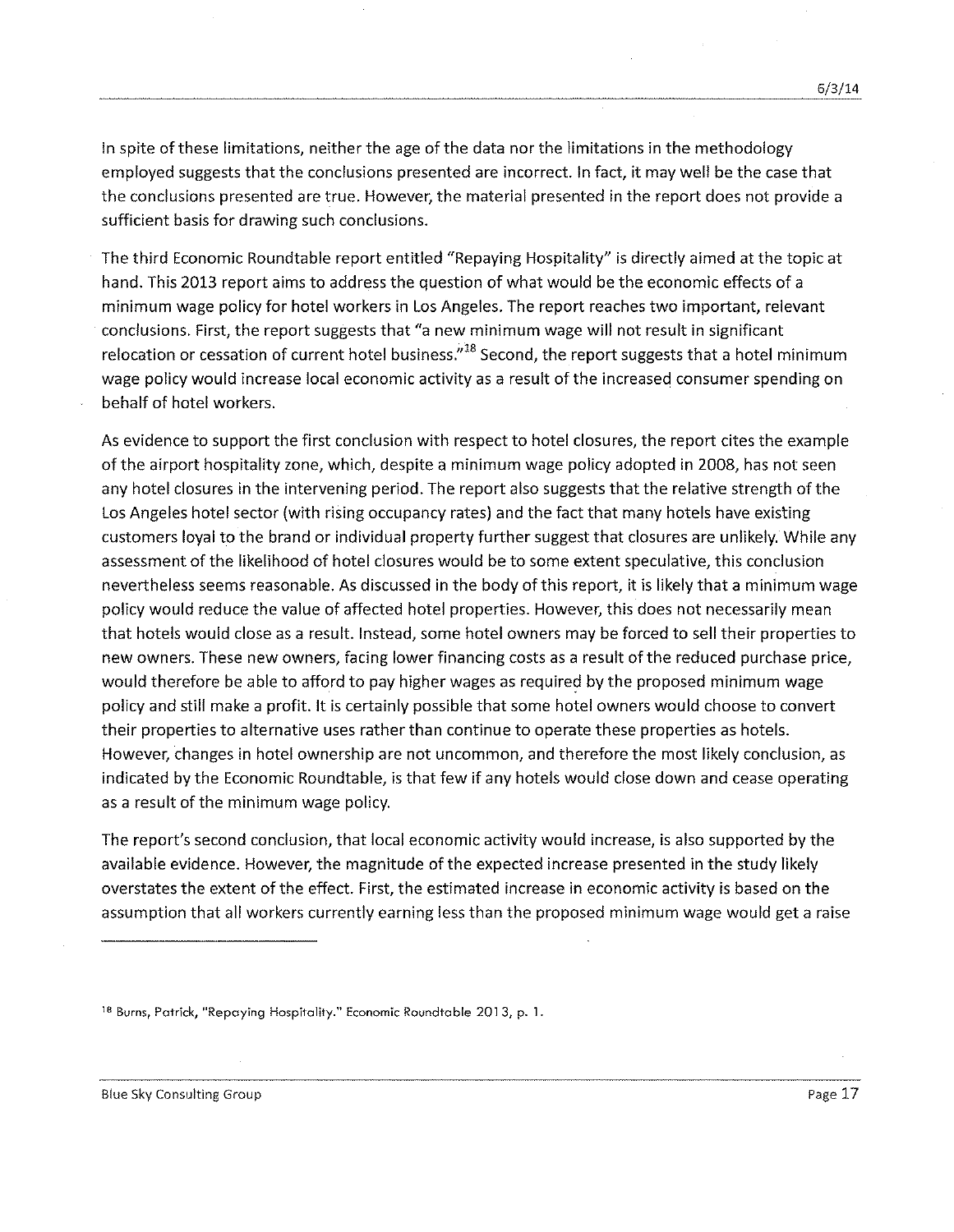to \$15.37 per hour. However, as noted in the body of this report, it is likely that, owing to increases in worker productivity and other factors, the number of workers in the Los Angeles hotel industry would decrease. To the extent that the number of affected workers is smaller, the size of the economic increase would be smaller as well. Second, as pointed out in the body of the Economic Roundtable report, the estimated economic impact does not reflect the likelihood that many hotels would seek to offset their higher wage costs by reducing purchases of other goods and services from the local economy. If local purchases are reduced, this would cause an offsetting reduction in economic activity. Similarly, because afraction of hotel revenues comes from local residents (the report suggests that approximately one-quarter of revenues are from local customers), these residents would face higher costs to the extent that prices are increased. Therefore, any price increases passed on to local residents would cause an offsetting reduction in local economic activity, since these residents would have less to spend on other local goods and services. Therefore, the figure reported by the economic roundtable likely overstates the size of any increase in economic activity.

Finally, the report makes no effort to adjust the reported total economic benefit for the possibility that future hotel development could be curtailed. Estimating any such change is admittedly challenging and even speculative. Indeed, as the body of this report points out, any decreases in future development could be mitigated by the City's current practice of offering developers a subvention of transient occupancy tax revenues as an incentive to develop new hotels within the City. However, it is likely that at least some reduction in future development would nevertheless occur. Such a reduction in future development would result in reductions in economic activity relative to the level that would have occurred absent a minimum wage policy.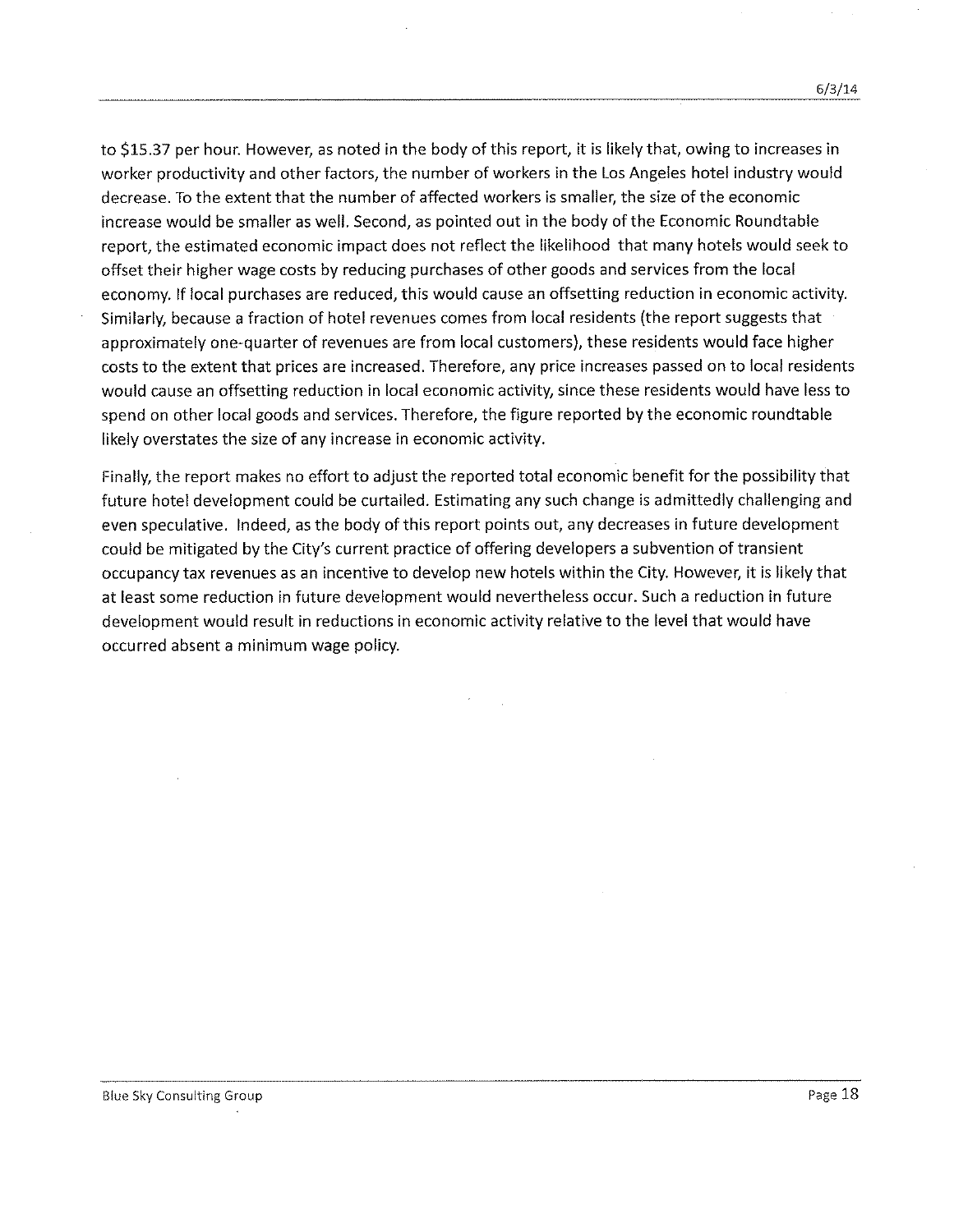#### APPENDIX 2: REFERENCES

- Belman, Dale, and Paul J. Wolfson. 2014. "The New Minimum Wage Research." *Employment Research.* 21(2): 4-5.
- Burns, Patrick and Daniel Flaming. 2013. "Repaying Hospitality Economic Impacts of Raising Hotel Workers' Wages and Benefits in the City of Los Angeles." Economic Roundtable.
- Card, David and Alan B. Krueger. 1994. "Minimum Wages and Employment: A Case Study of the Fast-Food Industry in New Jerseyand Pennsylvania." *American Economic Review* 84, no. 4: 772-793.
- Congressional Budget Office. February 2014. "The Effects of a Minimum-Wage Increase on Employment and Family Income."
- Dube, Arindrajit; Reich, Michael; Naidu, Suresh (2007). "The Economic Effect of a Citywide Minimum Wage." *Industrial* & *labor Relations Review* 60 (4): pp. 552-643.
- Flaming, Daniel, Patrick Burns and Brent Haydamack. 2006. "From the Pockets of Strangers:' Economic Roundtable.
- Economic Roundtable. 2010. "Impacts of Living Wages in the Airport Hospitality Enhancement Zone." Economic Roundtable.
- Giuliano, Laura. 2013. "Minimum Wage Effects on Employment, Substitution, and the Teenage Labor Supply: Evidence from Personnel Data." *Journal of Labor Economics.* 31(1): 155-194.
- Neumark, David and David Wascher. 2007. "Minimum Wages and Employment: A Review of Evidence from the New Minimum Wage Research." NBER Working Paper 12663.
- Neumark, David, J.M. Ian Salas and William Wascher. 2013. "Revisiting the Minimum Wage-Employment Debate: Throwing Out the Baby with the Bathwater?" NBERWorking Paper 18681.
- Schmitt, John. 2013. "Why Does the Minimum Wage Have No Discernible Effect on Employment?" Center for Economic and Policy Research.
- Wolfson, Paul and Dale Belman. 2014. "What Does the Minimum Wage Do?" Kalamazoo, MI: Upjohn Institute for Employment Research.

Comment letters submitted to the City:

Coby King and Stuart Waldman, Valley Industry and Commerce Association. March 13, 2014